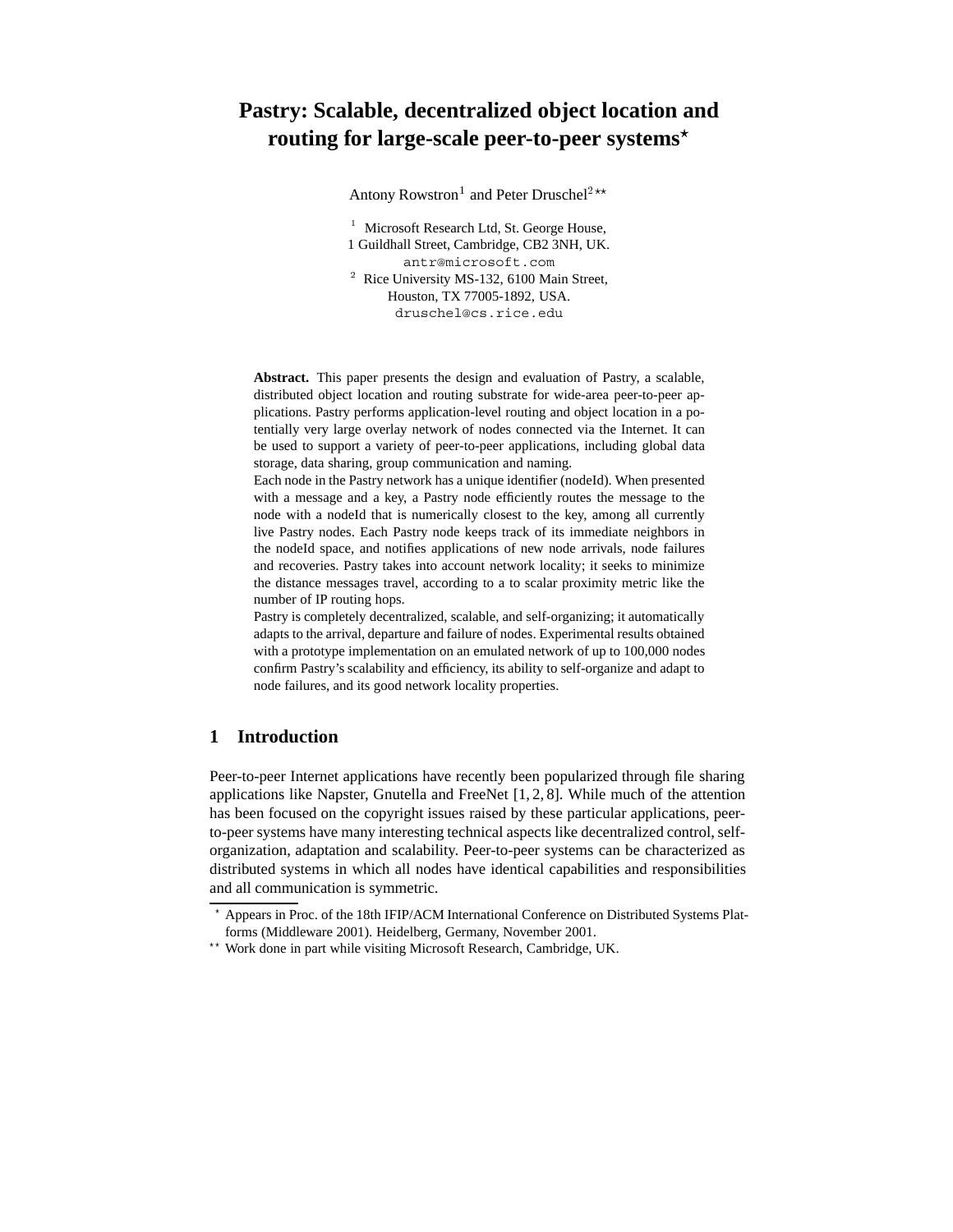There are currently many projects aimed at constructing peer-to-peer applications and understanding more of the issues and requirements of such applications and systems [1, 2, 5, 8, 10, 15]. One of the key problems in large-scale peer-to-peer applications is to provide efficient algorithms for object location and routing within the network. This paper presents Pastry, a generic peer-to-peer object location and routing scheme, based on a self-organizing overlay network of nodes connected to the Internet. Pastry is completely decentralized, fault-resilient, scalable, and reliable. Moreover, Pastry has good route locality properties.

Pastry is intended as general substrate for the construction of a variety of peer-topeer Internet applications like global file sharing, file storage, group communication and naming systems. Several application have been built on top of Pastry to date, including a global, persistent storage utility called PAST [11, 21] and a scalable publish/subscribe system called SCRIBE [22]. Other applications are under development.

Pastry provides the following capability. Each node in the Pastry network has a unique numeric identifier (nodeId). When presented with a message and a numeric key, a Pastry node efficiently routes the message to the node with a nodeId that is numerically closest to the key, among all currently live Pastry nodes. The expected number of routing steps is O(log N), where N is the number of Pastry nodes in the network. At each Pastry node along the route that a message takes, the application is notified and may perform application-specific computations related to the message.

Pastry takes into account network locality; it seeks to minimize the distance messages travel, according to a scalar proximity metric like the number of IP routing hops. Each Pastry node keeps track of its immediate neighbors in the nodeId space, and notifies applications of new node arrivals, node failures and recoveries. Because nodeIds are randomly assigned, with high probability, the set of nodes with adjacent nodeId is diverse in geography, ownership, jurisdiction, etc. Applications can leverage this, as Pastry can route to one of  $k$  nodes that are numerically closest to the key. A heuristic ensures that among a set of nodes with the  $k$  closest nodeIds to the key, the message is likely to first reach a node "near" the node from which the message originates, in terms of the proximity metric.

Applications use these capabilities in different ways. PAST, for instance, uses a fileId, computed as the hash of the file's name and owner, as a Pastry key for a file. Replicas of the file are stored on the <sup>k</sup> Pastry nodes with nodeIds numerically closest to the fileId. A file can be looked up by sending a message via Pastry, using the fileId as the key. By definition, the lookup is guaranteed to reach a node that stores the file as long as one of the  $k$  nodes is live. Moreover, it follows that the message is likely to first reach a node near the client, among the k nodes; that node delivers the file and consumes the message. Pastry's notification mechanisms allow PAST to maintain replicas of a file on the  $k$  nodes closest to the key, despite node failure and node arrivals, and using only local coordination among nodes with adjacent nodeIds. Details on PAST's use of Pastry can be found in  $[11, 21]$ .

As another sample application, in the SCRIBE publish/subscribe System, a list of subscribers is stored on the node with nodeId numerically closest to the topicId of a topic, where the topicId is a hash of the topic name. That node forms a rendez-vous point for publishers and subscribers. Subscribers send a message via Pastry using the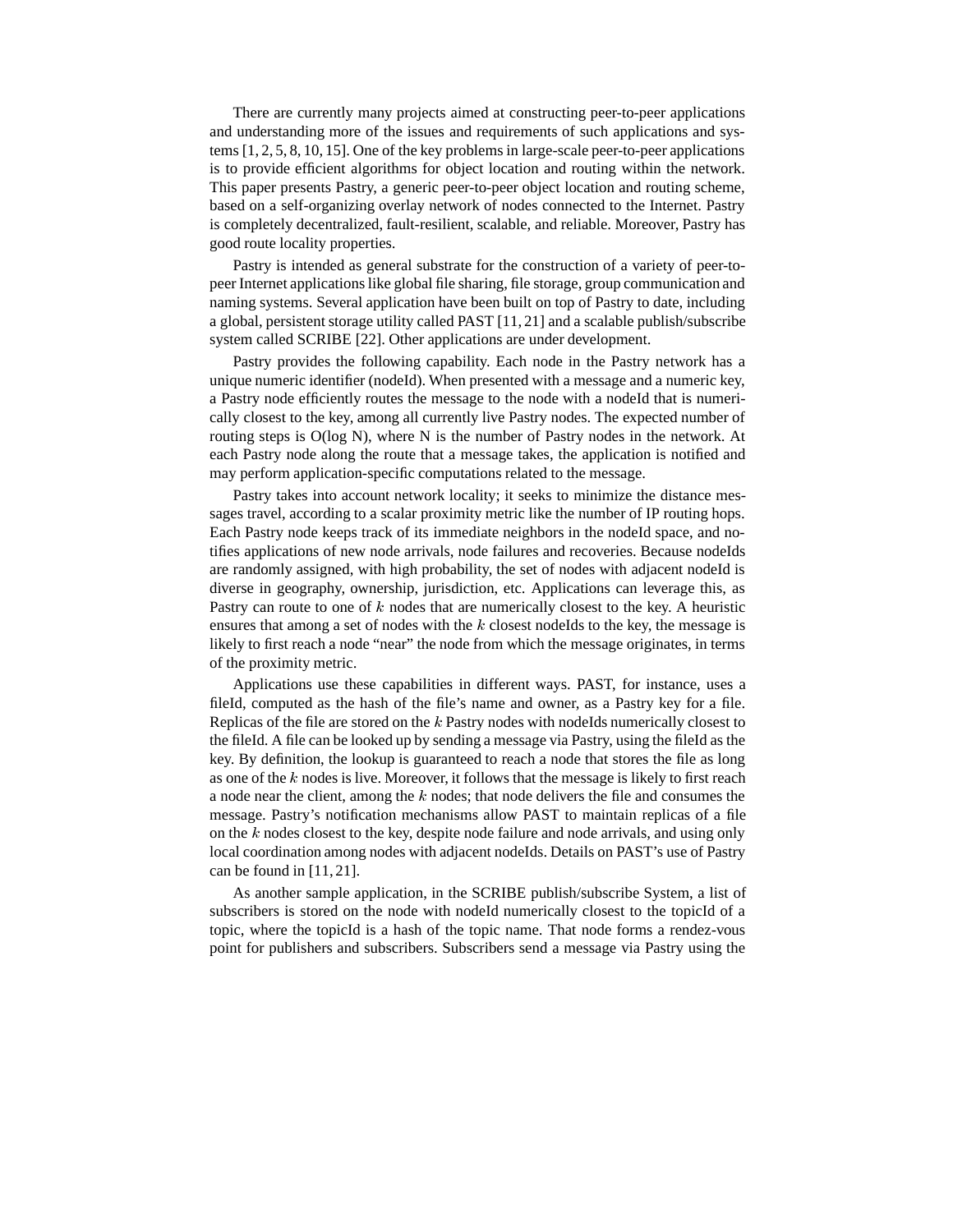topicId as the key; the registration is recorded at each node along the path. A publisher sends data to the rendez-vous point via Pastry, again using the topicId as the key. The rendez-vous point forwards the data along the multicast tree formed by the reverse paths from the rendez-vous point to all subscribers. Full details of Scribe's use of Pastry can be found in [22].

These and other applications currently under development were all built with little effort on top of the basic capability provided by Pastry. The rest of this paper is organized as follows. Section 2 presents the design of Pastry, including a description of the API. Experimental results with a prototype implementation of Pastry are presented in Section 3. Related work is discussed in Section 4 and Section 5 concludes.

## **2 Design of Pastry**

A Pastry system is a self-organizing overlay network of nodes, where each node routes client requests and interacts with local instances of one or more applications. Any computer that is connected to the Internet and runs the Pastry node software can act as a Pastry node, subject only to application-specific security policies.

Each node in the Pastry peer-to-peer overlay network is assigned a 128-bit node identifier (nodeId). The nodeId is used to indicate a node's position in a circular nodeId space, which ranges from 0 to  $2^{128} - 1$ . The nodeId is assigned randomly when a node joins the system. It is assumed that nodeIds are generated such that the resulting set of nodeIds is uniformly distributed in the 128-bit nodeId space. For instance, nodeIds could be generated by computing a cryptographic hash of the node's public key or its IP address. As a result of this random assignment of nodeIds, with high probability, nodes with adjacent nodeIds are diverse in geography, ownership, jurisdiction, network attachment, etc.

Assuming a network consisting of  $N$  nodes, Pastry can route to the numerically closest node to a given key in less than  $\lceil log_{2^b}N \rceil$  steps under normal operation (b) is a configuration parameter with typical value 4). Despite concurrent node failures, eventual delivery is guaranteed unless  $||L||/2||$  nodes with *adjacent* nodeIds fail simultaneously  $(|L|$  is a configuration parameter with a typical value of 16 or 32). In the following, we present the Pastry scheme.

For the purpose of routing, nodeIds and keys are thought of as a sequence of digits with base  $2<sup>b</sup>$ . Pastry routes messages to the node whose nodeId is numerically closest to the given key. This is accomplished as follows. In each routing step, a node normally forwards the message to a node whose nodeId shares with the key a prefix that is at least one digit (or  $b$  bits) longer than the prefix that the key shares with the present node's id. If no such node is known, the message is forwarded to a node whose nodeId shares a prefix with the key as long as the current node, but is numerically closer to the key than the present node's id. To support this routing procedure, each node maintains some routing state, which we describe next.

#### **2.1 Pastry node state**

Each Pastry node maintains a *routing table*, a *neighborhood set* and a *leaf set*. We begin with a description of the routing table. A node's routing table,  $R$ , is organized into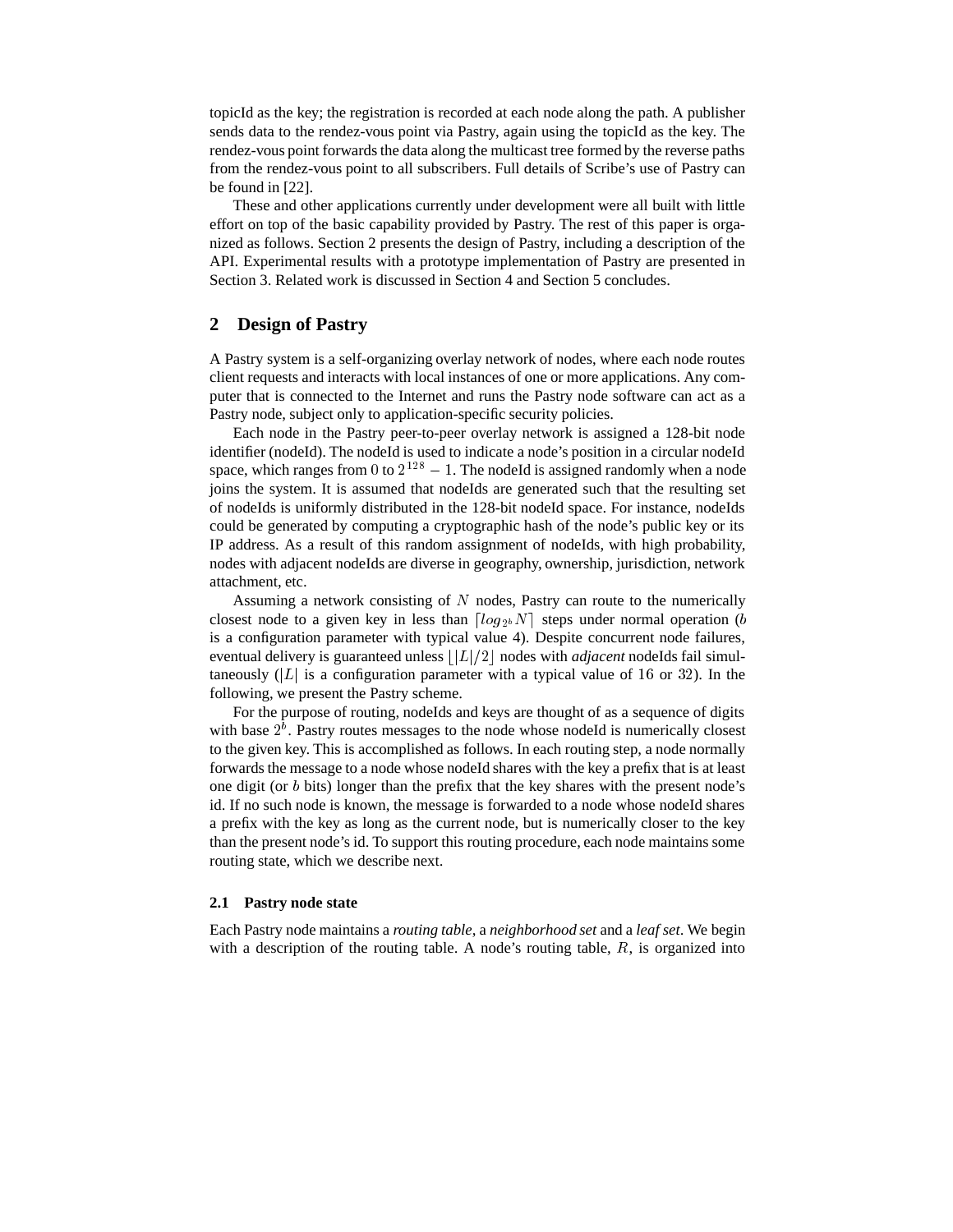| Nodeld 10233102  |                |                |                |
|------------------|----------------|----------------|----------------|
| Leaf set         | <b>SMALLER</b> | LARGER         |                |
| 10233033         | 10233021       | 10233120       | 10233122       |
| 10233001         | 10233000       | 10233230       | 10233232       |
| Routing table    |                |                |                |
| $-0 - 2212102$   |                | $-2 - 2301203$ | $-3 - 1203203$ |
|                  | 1-1-301233     | 1-2-230203     | 1-3-021022     |
| 10-0-31203       | 10-1-32102     |                | 10-3-23302     |
| 102-0-0230       | 102-1-1302     | 102-2-2302     |                |
| 1023-0-322       | 1023-1-000     | 1023-2-121     | 3              |
| 10233-0-01       |                | 10233-2-32     |                |
|                  |                | 102331-2-0     |                |
|                  |                |                |                |
| Neighborhood set |                |                |                |
| 13021022         | 10200230       | 11301233       | 31301233       |
| 02212102         | 22301203       | 31203203       | 33213321       |

**Fig. 1.** State of a hypothetical Pastry node with nodeId 10233102,  $b = 2$ , and  $l = 8$ . All numbers are in base 4. The top row of the routing table is row zero. The shaded cell in each row of the routing table shows the corresponding digit of the present node's nodeId. The nodeIds in each entry have been split to show the *common prefix with 10233102* - *next digit* - *rest of nodeId*. The associated IP addresses are not shown.

 $\lceil log_{2^b} N \rceil$  rows with  $2^b - 1$  entries each. The  $2^b - 1$  entries at row n of the routing table each refer to a node whose nodeId shares the present node's nodeId in the first  $n$  digits, but whose  $n + 1$ th digit has one of the  $2<sup>b</sup> - 1$  possible values other than the  $n + 1$ th digit in the present node's id.

Each entry in the routing table contains the IP address of one of potentially many nodes whose nodeId have the appropriate prefix; in practice, a node is chosen that is close to the present node, according to the proximity metric. We will show in Section 2.5 that this choice provides good locality properties. If no node is known with a suitable nodeId, then the routing table entry is left empty. The uniform distribution of nodeIds ensures an even population of the nodeId space; thus, on average, only  $\lceil log_{2^b} N \rceil$  rows are populated in the routing table.

The choice of <sup>b</sup> involves a trade-off between the size of the populated portion of the routing table (approximately  $\lfloor log_{2^b} N \rfloor \times (2^b - 1)$  entries) and the maximum number of hops required to route between any pair of nodes ( $\lceil \log_{2^b}N \rceil$ ). With a value of  $b = 4$ and  $10<sup>6</sup>$  nodes, a routing table contains on average 75 entries and the expected number of routing hops is 5, whilst with  $10<sup>9</sup>$  nodes, the routing table contains on average 105 entries, and the expected number of routing hops in 7.

The neighborhood set M contains the nodeIds and IP addresses of the  $|M|$  nodes that are closest (according the proximity metric) to the local node. The neighborhood set is not normally used in routing messages; it is useful in maintaining locality properties, as discussed in Section 2.5. The leaf set L is the set of nodes with the  $|L|/2$  numerically closest larger nodeIds, and the  $|L|/2$  nodes with numerically closest smaller nodeIds, relative to the present node's nodeId. The leaf set is used during the message routing, as described below. Typical values for  $|L|$  and  $|M|$  are  $2^b$  or  $2 \times 2^b$ .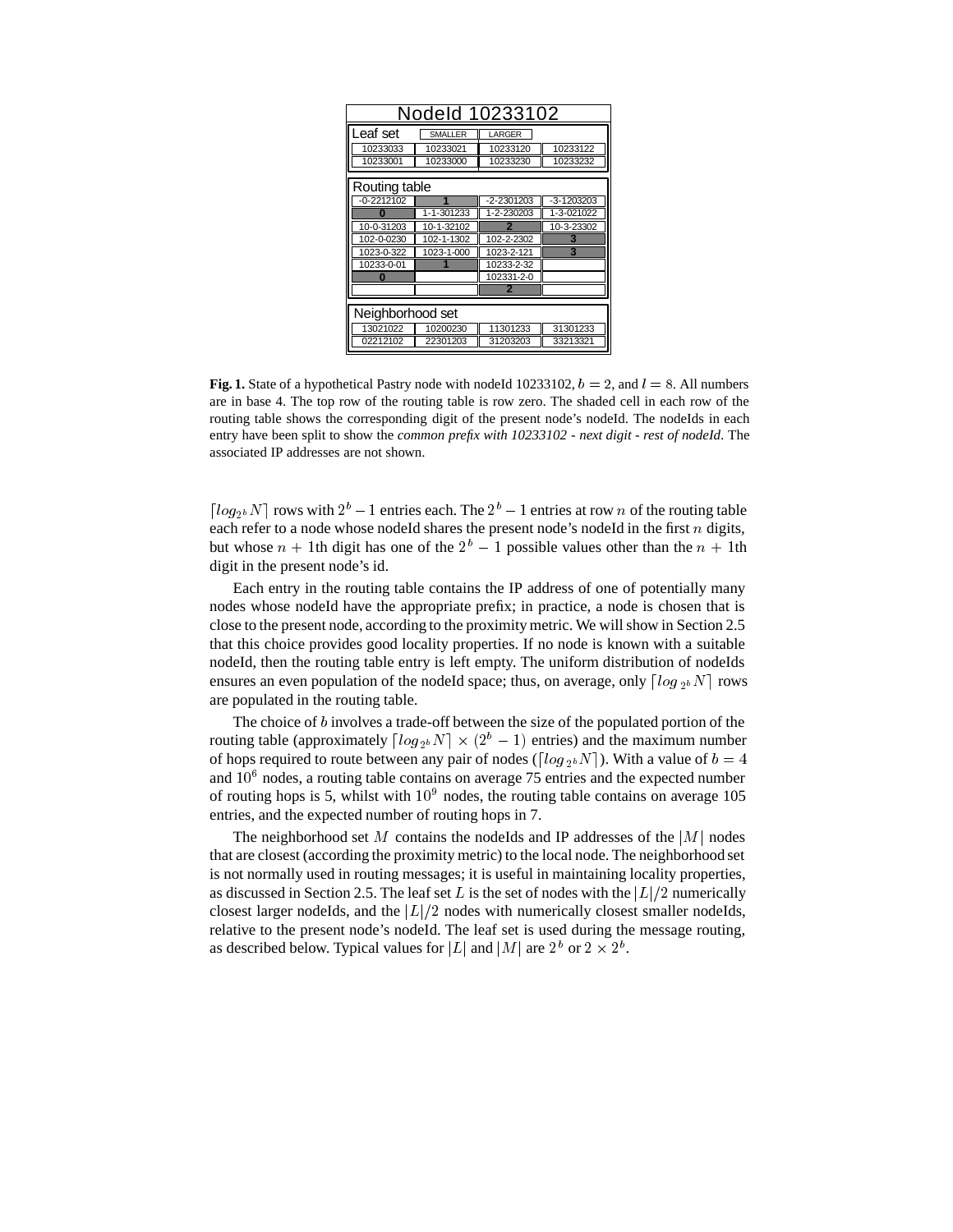How the various tables of a Pastry node are initialized and maintained is the subject of Section 2.4. Figure 1 depicts the state of a hypothetical Pastry node with the nodeId 10233102 (base 4), in a system that uses 16 bit nodeler and a value of  $b = 2$ .

## **2.2 Routing**

The Pastry routing procedure is shown in pseudo code form in Table 1. The procedure is executed whenever a message with key  $D$  arrives at a node with nodeId  $A$ . We begin by defining some notation.

 $R_l^i$ : the entry in the routing table R at column  $i, 0 \le i < 2^b$  and row  $l, 0 \le l < \lfloor 128/b \rfloor$ .  $L_i$ : the i-th closest nodeId in the leaf set  $L$ ,  $-||L||/2|| \leq i \leq ||L||/2||$ , where negative/positive indices indicate nodeIds smaller/larger than the present nodeId, respectively.

 $D_l$ : the value of the l's digit in the key D.

 $shl(A, B)$ : the length of the prefix shared among A and B, in digits.

```
(1) if (L_{-\lfloor |L|/2\rfloor} \leq D \leq L_{\lfloor |L|/2\rfloor}) {
(2) // D is within range of our leaf set
(3) forward to L_i, s.th. |D - L_i| is minimal;
(4) else {
(5) // use the routing table
(6) Let l = shl(D, A);(7) if (R_l^{D_l} \neq null) {
(8) forward to R_l^{D_l};
(9) }
(10) else f
(11) // rare case
(12) forward to T \in L \cup R \cup M, s.th.
(13) shl(T,D) \geq l,(14) |T - D| < |A - D|(15) }
(16)}
```
**Table 1.** Pseudo code for Pastry core routing algorithm.

Given a message, the node first checks to see if the key falls within the range of nodeIds covered by its leaf set (line 1). If so, the message is forwarded directly to the destination node, namely the node in the leaf set whose nodeId is closest to the key (possibly the present node) (line 3).

If the key is not covered by the leaf set, then the routing table is used and the message is forwarded to a node that shares a common prefix with the key by at least one more digit (lines 6–8). In certain cases, it is possible that the appropriate entry in the routing table is empty or the associated node is not reachable (line  $11-14$ ), in which case the message is forwarded to a node that shares a prefix with the key at least as long as the local node, and is numerically closer to the key than the present node's id.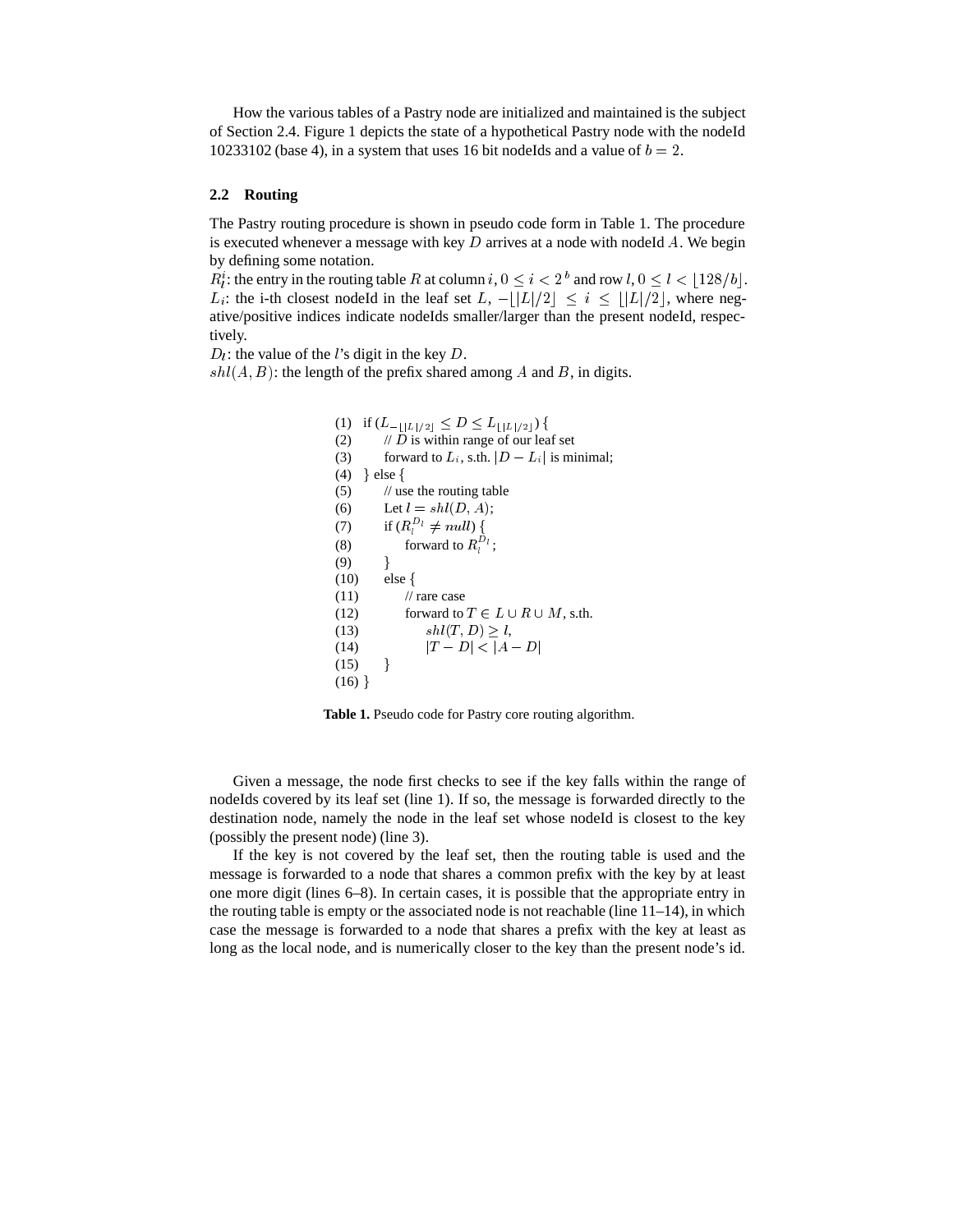Such a node must be in the leaf set unless the message has already arrived at the node with numerically closest nodeId. And, unless  $||L|/2||$  adjacent nodes in the leaf set have failed simultaneously, at least one of those nodes must be live.

This simple routing procedure always converges, because each step takes the message to a node that either (1) shares a longer prefix with the key than the local node, or (2) shares as long a prefix with, but is numerically closer to the key than the local node.

*Routing performance* It can be shown that the expected number of routing steps is  $\lceil log_{2b}N \rceil$  steps, assuming accurate routing tables and no recent node failures. Briefly, consider the three cases in the routing procedure. If a message is forwarded using the routing table (lines 6–8), then the set of nodes whose ids have a longer prefix match with the key is reduced by a factor of  $2<sup>b</sup>$  in each step, which means the destination is reached in  $\lceil log_{2^b}N \rceil$  steps. If the key is within range of the leaf set (lines 2–3), then the destination node is at most one hop away.

The third case arises when the key is not covered by the leaf set (i.e., it is still more than one hop away from the destination), but there is no routing table entry. Assuming accurate routing tables and no recent node failures, this means that a node with the appropriate prefix does not exist (lines 11–14). The likelihood of this case, given the uniform distribution of nodeIds, depends on |L|. Analysis shows that with  $|L| = 2^b$  and  $|L| = 2 \times 2<sup>b</sup>$ , the probability that this case arises during a given message transmission is less than .02 and 0.006, respectively. When it happens, no more than one additional routing step results with high probability.

In the event of many simultaneous node failures, the number of routing steps required may be at worst linear in  $N$ , while the nodes are updating their state. This is a loose upper bound; in practice, routing performance degrades gradually with the number of recent node failures, as we will show experimentally in Section 3.1. Eventual message delivery is guaranteed unless  $||L||/2||$  nodes with consecutive nodeIds fail simultaneously. Due to the expected diversity of nodes with adjacent nodeIds, and with a reasonable choice for  $|L|$  (e.g.  $2<sup>b</sup>$ ), the probability of such a failure can be made very low.

## **2.3 Pastry API**

Next, we briefly outline Pastry's application programming interface (API). The presented API is slightly simplified for clarity. Pastry exports the following operations:

- **nodeId = pastryInit(Credentials, Application)** causes the local node to join an existing Pastry network (or start a new one), initialize all relevant state, and return the local node's nodeId. The application-specific credentials contain information needed to authenticate the local node. The application argument is a handle to the application object that provides the Pastry node with the procedures to invoke when certain events happen, e.g., a message arrival.
- route(msg,key) causes Pastry to route the given message to the node with nodeId numerically closest to the key, among all live Pastry nodes.

Applications layered on top of Pastry must export the following operations: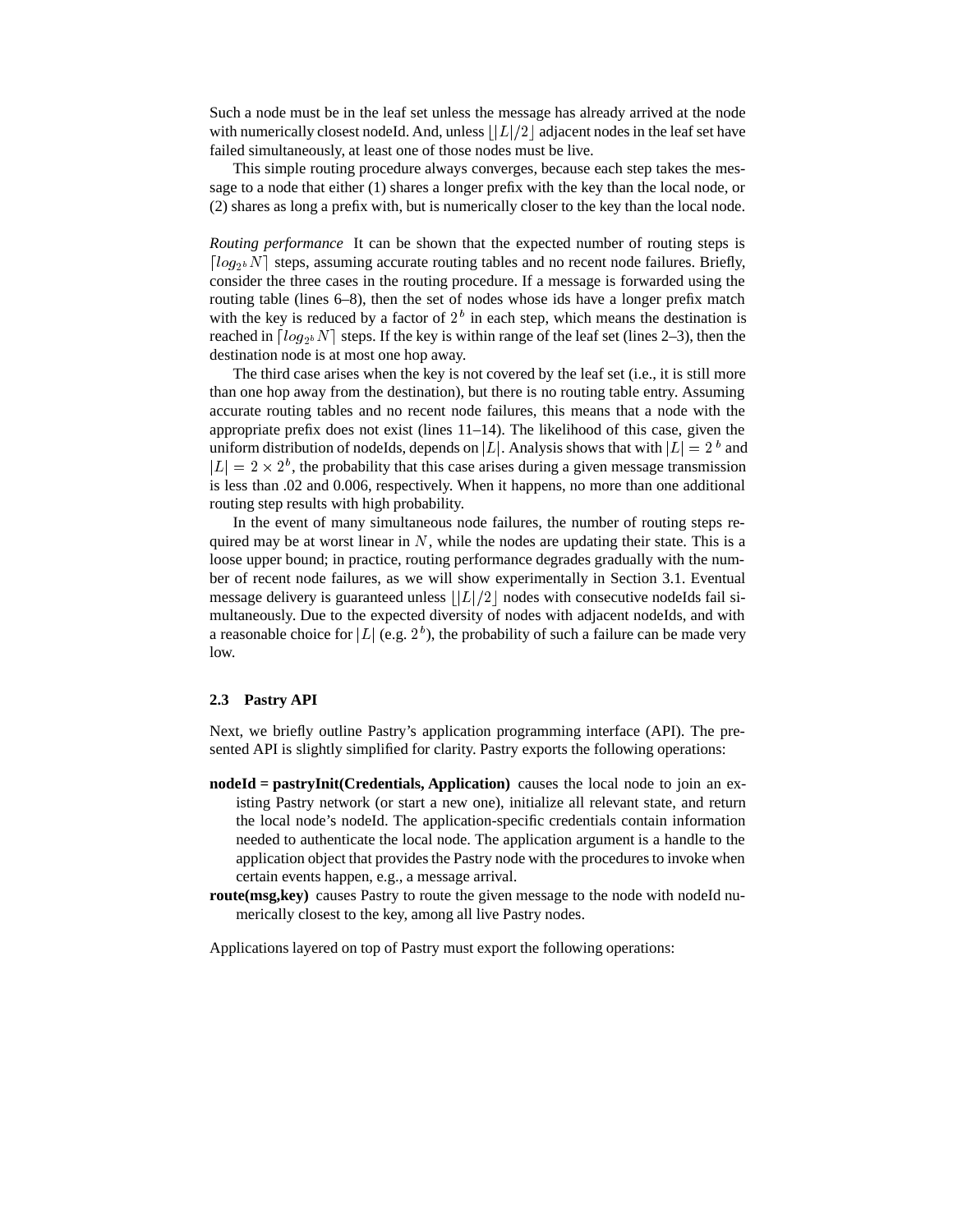- **deliver(msg,key)** called by Pastry when a message is received and the local node's nodeId is numerically closest to key, among all live nodes.
- **forward(msg,key,nextId)** called by Pastry just before a message is forwarded to the node with nodeId  $=$  nextId. The application may change the contents of the message or the value of nextId. Setting the nextId to NULL terminates the message at the local node.
- **newLeafs(leafSet)** called by Pastry whenever there is a change in the local node's leaf set. This provides the application with an opportunity to adjust application-specific invariants based on the leaf set.

Several applications have been built on top of Pastry using this simple API, including PAST [11, 21] and SCRIBE [22], and several applications are under development.

## **2.4 Self-organization and adaptation**

In this section, we describe Pastry's protocols for handling the arrival and departure of nodes in the Pastry network. We begin with the arrival of a new node that joins the system. Aspects of this process pertaining to the locality properties of the routing tables are discussed in Section 2.5.

*Node arrival* When a new node arrives, it needs to initialize its state tables, and then inform other nodes of its presence. We assume the new node knows initially about a nearby Pastry node <sup>A</sup>, according to the proximity metric, that is already part of the system. Such a node can be located automatically, for instance, using "expanding ring" IP multicast, or be obtained by the system administrator through outside channels.

Let us assume the new node's nodeId is  $X$ . (The assignment of nodeIds is applicationspecific; typically it is computed as the SHA-1 hash of its IP address or its public key). Node X then asks A to route a special "join" message with the key equal to X. Like any message, Pastry routes the join message to the existing node  $Z$  whose id is numerically closest to <sup>X</sup>.

In response to receiving the "join" request, nodes A, Z, and all nodes encountered on the path from A to Z send their state tables to X. The new node X inspects this information, may request state from additional nodes, and then initializes its own state tables, using a procedure describe below. Finally, <sup>X</sup> informs any nodes that need to be aware of its arrival. This procedure ensures that  $X$  initializes its state with appropriate values, and that the state in all other affected nodes is updated.

Since node A is assumed to be in proximity to the new node  $X$ ,  $A$ 's neighborhood set to initialize X's neighborhood set. Moreover,  $Z$  has the closest existing nodeId to  $X$ , thus its leaf set is the basis for  $X$ 's leaf set. Next, we consider the routing table, starting at row zero. We consider the most general case, where the nodeIds of  $A$  and X share no common prefix. Let  $A_i$  denote node  $A$ 's row of the routing table at level i. Note that the entries in row zero of the routing table are independent of a node's nodeId. Thus,  $A_0$  contains appropriate values for  $X_0$ . Other levels of A's routing table are of no use to X, since A's and X's ids share no common prefix.

However, appropriate values for  $X_1$  can be taken from  $B_1$ , where B is the first node encountered along the route from  $A$  to  $Z$ . To see this, observe that entries in  $B_1$  and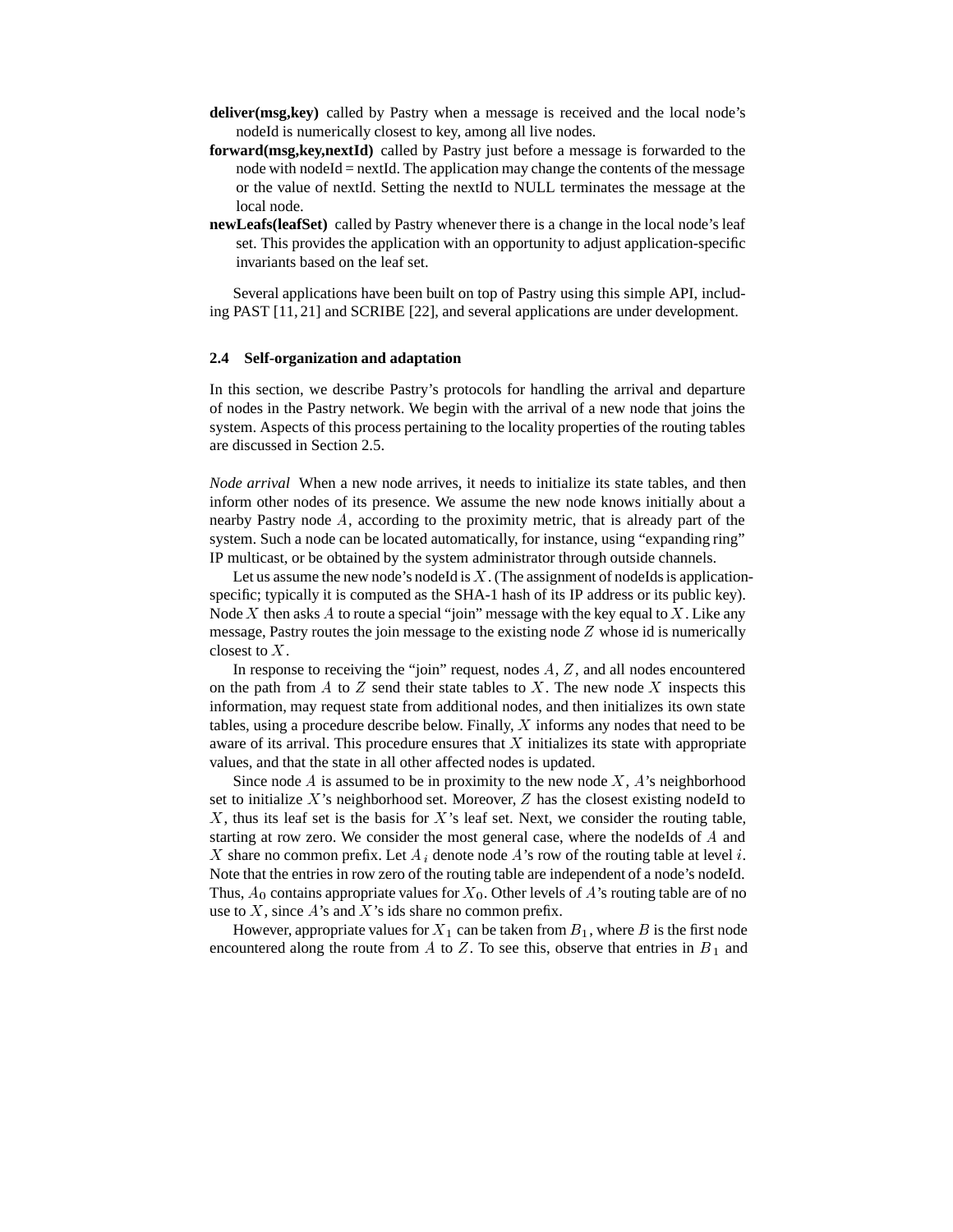$X_1$  share the same prefix, because X and B have the same first digit in their nodeId. Similarly, X obtains appropriate entries for  $X_2$  from node  $C$ , the next node encountered along the route from  $A$  to  $Z$ , and so on.

Finally, <sup>X</sup> transmits a copy of its resulting state to each of the nodes found in its neighborhood set, leaf set, and routing table. Those nodes in turn update their own state based on the information received. One can show that at this stage, the new node  $X$ is able to route and receive messages, and participate in the Pastry network. The total cost for a node join, in terms of the number of messages exchanged, is  $O(log_{2b}N)$ . The constant is about  $3 \times 2^b$ .

Pastry uses an optimistic approach to controlling concurrent node arrivals and departures. Since the arrival/departure of a node affects only a small number of existing nodes in the system, contention is rare and an optimistic approach is appropriate. Briefly, whenever a node A provides state information to a node  $B$ , it attaches a timestamp to the message.  $B$  adjusts its own state based on this information and eventually sends an update message to A (e.g., notifying A of its arrival). B attaches the original timestamp, which allows  $A$  to check if its state has since changed. In the event that its state has changed, it responds with its updated state and B restarts its operation.

*Node departure* Nodes in the Pastry network may fail or depart without warning. In this section, we discuss how the Pastry network handles such node departures. A Pastry node is considered failed when its immediate neighbors in the nodeId space can no longer communicate with the node.

To replace a failed node in the leaf set, its neighbor in the nodeId space contacts the live node with the largest index on the side of the failed node, and asks that node for its leaf table. For instance, if  $L_i$  failed for  $\lfloor |L|/2 \rfloor < i < 0$ , it requests the leaf set from  $L_{-||L||/2||}$ . Let the received leaf set be L'. This set partly overlaps the present node's leaf set  $L$ , and it contains nodes with nearby ids not presently in  $L$ . Among these new nodes, the appropriate one is then chosen to insert into  $L$ , verifying that the node is actually alive by contacting it. This procedure guarantees that each node lazily repairs its leaf set unless  $||L|/2$  nodes with adjacent nodeIds have failed simultaneously. Due to the diversity of nodes with adjacent nodeIds, such a failure is very unlikely even for modest values of  $|L|$ .

The failure of a node that appears in the routing table of another node is detected when that node attempts to contact the failed node and there is no response. As explained in Section 2.2, this event does not normally delay the routing of a message, since the message can be forwarded to another node. However, a replacement entry must be found to preserve the integrity of the routing table.

To repair a failed routing table entry  $R_l^d$ , a node contacts first the node referred to by another entry  $R_l^i$ ,  $i \neq d$  of the same row, and asks for that node's entry for  $R_l^d$ . In the event that none of the entries in row l have a pointer to a live node with the appropriate prefix, the node next contacts an entry  $R_{l+1}^i$ ,  $i \neq d$ , thereby casting a wider net. This procedure is highly likely to eventually find an appropriate node if one exists.

The neighborhood set is not normally used in the routing of messages, yet it is important to keep it current, because the set plays an important role in exchanging information about nearby nodes. For this purpose, a node attempts to contact each member of the neighborhood set periodically to see if it is still alive. If a member is not respond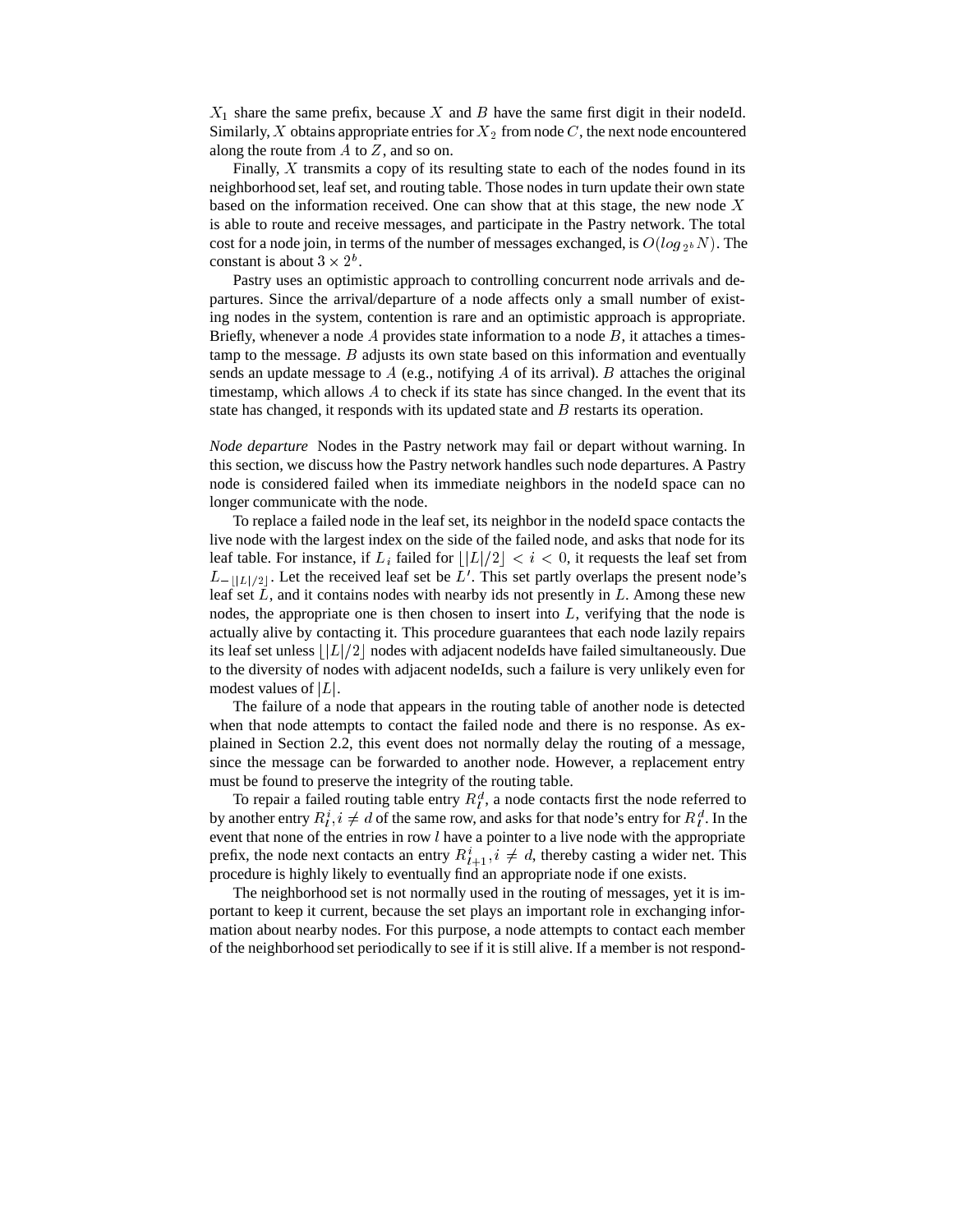ing, the node asks other members for their neighborhood tables, checks the distance of each of the newly discovered nodes, and updates it own neighborhood set accordingly.

Experimental results in Section 3.2 demonstrate Pastry's effectiveness in repairing the node state in the presences of node failures, and quantify the cost of this repair in terms of the number of messages exchanged.

#### **2.5 Locality**

In the previous sections, we discussed Pastry's basic routing properties and discussed its performance in terms of the expected number of routing hops and the number of messages exchanged as part of a node join operation. This section focuses on another aspect of Pastry's routing performance, namely its properties with respect to locality. We will show that the route chosen for a message is likely to be "good" with respect to the proximity metric.

Pastry's notion of network proximity is based on a scalar proximity metric, such as the number of IP routing hops or geographic distance. It is assumed that the application provides a function that allows each Pastry node to determine the "distance" of a node with a given IP address to itself. A node with a lower distance value is assumed to be more desirable. An application is expected to implements this function depending on its choice of a proximity metric, using network services like traceroute or Internet subnet maps, and appropriate caching and approximation techniques to minimize overhead.

Throughout this discussion, we assume that the proximity space defined by the chosen proximity metric is Euclidean; that is, the triangulation inequality holds for distances among Pastry nodes. This assumption does not hold in practice for some proximity metrics, such as the number of IP routing hops in the Internet. If the triangulation inequality does not hold, Pastry's basic routing is not affected; however, the locality properties of Pastry routes may suffer. Quantifying the impact of such deviations is the subject of ongoing work.

We begin by describing how the previously described procedure for node arrival is augmented with a heuristic that ensures that routing table entries are chosen to provide good locality properties.

*Locality in the routing table* In Section 2.4, we described how a newly joining node initializes its routing table. Recall that a newly joining node  $X$  asks an existing node  $A$ to route a join message using  $X$  as the key. The message follows a paths through nodes  $A, B$ , etc., and eventually reaches node  $Z$ , which is the live node with the numerically closest nodeId to X. Node X initialized its routing table by obtaining the  $i$ -th row of its routing table from the *i*-th node encountered along the route from  $\vec{A}$  to  $\vec{Z}$ .

The property we wish to maintain is that all routing table entries refer to a node that is near the present node, according to the proximity metric, among all live nodes with a prefix appropriate for the entry. Let us assume that this property holds prior to node  $X$ 's joining the system, and show how we can maintains the property as node  $X$  joins.

First, we require that node A is near X, according to the proximity metric. Since the entries in row zero of  $A$ 's routing table are close to  $A$ ,  $A$  is close to  $X$ , and we assume that the triangulation inequality holds in the proximity space, it follows that the entries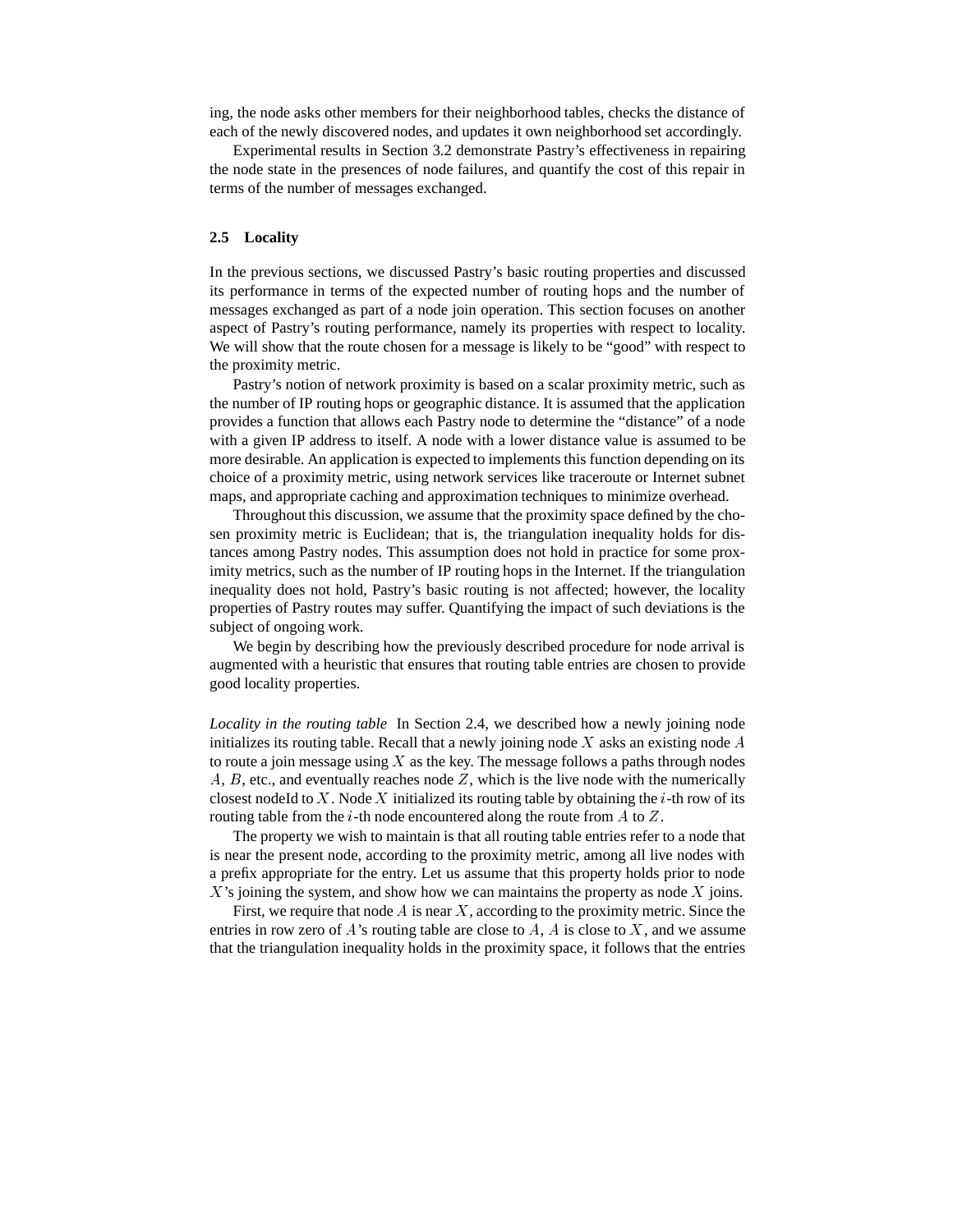are relatively near A. Therefore, the desired property is preserved. Likewise, obtaining X's neighborhood set from A is appropriate.

Let us next consider row one of  $X$ 's routing table, which is obtained from node  $B$ . The entries in this row are near  $B$ , however, it is not clear how close  $B$  is to  $X$ . Intuitively, it would appear that for  $X$  to take row one of its routing table from node  $B$  does not preserve the desired property, since the entries are close to  $B$ , but not necessarily to  $X$ . In reality, the entries tend to be reasonably close to  $X$ . Recall that the entries in each successive row are chosen from an exponentially decreasing set size. Therefore, the expected distance from B to its row one entries  $(B_1)$  is much larger than the expected distance traveled from node  $A$  to  $B$ . As a result,  $B_1$  is a reasonable choice for  $X_1$ . This same argument applies for each successive level and routing step, as depicted in Figure 2.



**Fig. 2.** Routing step distance versus distance of the representatives at each level (based on experimental data). The circles around the n-th node along the route from  $A$  to  $Z$  indicate the average distance of the node's representatives at level  $n$ . Note that  $X$  lies within each circle.

After  $X$  has initialized its state in this fashion, its routing table and neighborhood set approximate the desired locality property. However, the quality of this approximation must be improved to avoid cascading errors that could eventually lead to poor route locality. For this purpose, there is a second stage in which <sup>X</sup> requests the state from each of the nodes in its routing table and neighborhood set. It then compares the distance of corresponding entries found in those nodes' routing tables and neighborhood sets, respectively, and updates its own state with any closer nodes it finds. The neighborhood set contributes valuable information in this process, because it maintains and propagates information about nearby nodes regardless of their nodeId prefix.

Intuitively, a look at Figure 2 illuminates why incorporating the state of nodes mentioned in the routing and neighborhood tables from stage one provides good representatives for  $X$ . The circles show the average distance of the entry from each node along the route, corresponding to the rows in the routing table. Observe that  $X$  lies within each circle, albeit off-center. In the second stage,  $X$  obtains the state from the entries discovered in stage one, which are located at an average distance equal to the perimeter of each respective circle. These states must include entries that are appropriate for  $X$ , but were not discovered by  $X$  in stage one, due to its off-center location.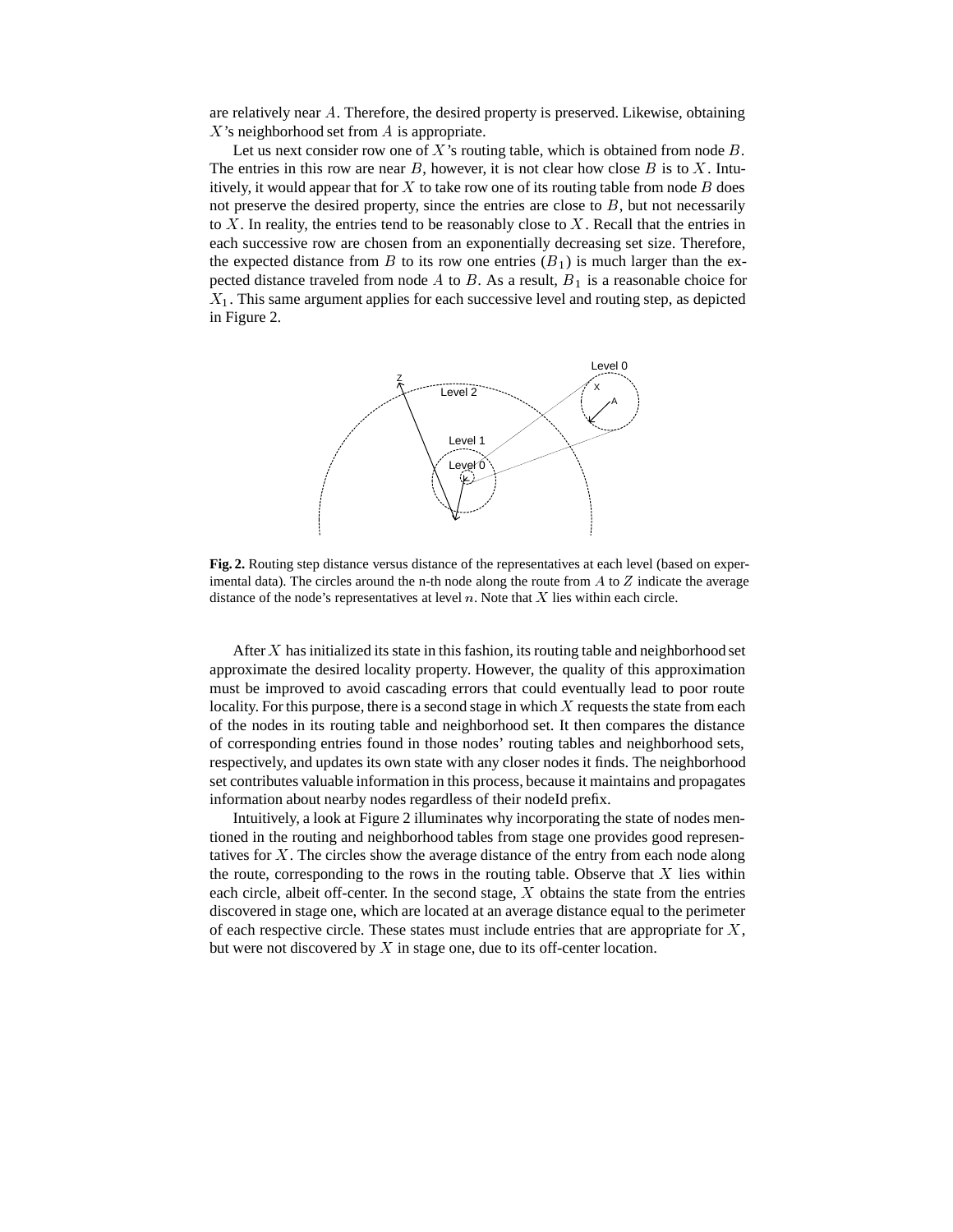Experimental results in Section 3.2 show that this procedure maintains the locality property in the routing table and neighborhood sets with high fidelity. Next, we discuss how the locality in Pastry's routing tables affects Pastry routes.

*Route locality* The entries in the routing table of each Pastry node are chosen to be close to the present node, according to the proximity metric, among all nodes with the desired nodeId prefix. As a result, in each routing step, a message is forwarded to a relatively close node with a nodeId that shares a longer common prefix or is numerically closer to the key than the local node. That is, each step moves the message closer to the destination in the nodeId space, while traveling the least possible distance in the proximity space.

Since only local information is used, Pastry minimizes the distance of the next routing step with no sense of global direction. This procedure clearly does not guarantee that the shortest path from source to destination is chosen; however, it does give rise to relatively good routes. Two facts are relevant to this statement. First, given a message was routed from node  $A$  to node  $B$  at distance  $d$  from  $A$ , the message cannot subsequently be routed to a node with a distance of less than  $d$  from  $A$ . This follows directly from the routing procedure, assuming accurate routing tables.

Second, the expected distance traveled by a messages during each successive routing step is exponentially increasing. To see this, observe that an entry in the routing table in row l is chosen from a set of nodes of size  $N/2^{bl}$ . That is, the entries in successive rows are chosen from an exponentially decreasing number of nodes. Given the random and uniform distribution of nodeIds in the network, this means that the expected distance of the closest entry in each successive row is exponentially increasing.

Jointly, these two facts imply that although it cannot be guaranteed that the distance of a message from its source increases monotonically at each step, a message tends to make larger and larger strides with no possibility of returning to a node within  $d_i$  of any node *i* encountered on the route, where  $d_i$  is the distance of the routing step taken away from node  $i$ . Therefore, the message has nowhere to go but towards its destination. Figure 3 illustrates this effect.

*Locating the nearest among* <sup>k</sup> *nodes* Some peer-to-peer application we have built using Pastry replicate information on the  $k$  Pastry nodes with the numerically closest nodeIds to a key in the Pastry nodeId space. PAST, for instance, replicates files in this way to ensure high availability despite node failures. Pastry naturally routes a message with the given key to the live node with the numerically closest nodeId, thus ensuring that the message reaches one of the  $k$  nodes as long as at least one of them is live.

Moreover, Pastry's locality properties make it likely that, along the route from a client to the numerically closest node, the message first reaches a node near the client, in terms of the proximity metric, among the  $k$  numerically closest nodes. This is useful in applications such as PAST, because retrieving a file from a nearby node minimizes client latency and network load. Moreover, observe that due to the random assignment of nodeIds, nodes with adjacent nodeIds are likely to be widely dispersed in the network. Thus, it is important to direct a lookup query towards a node that is located relatively near the client.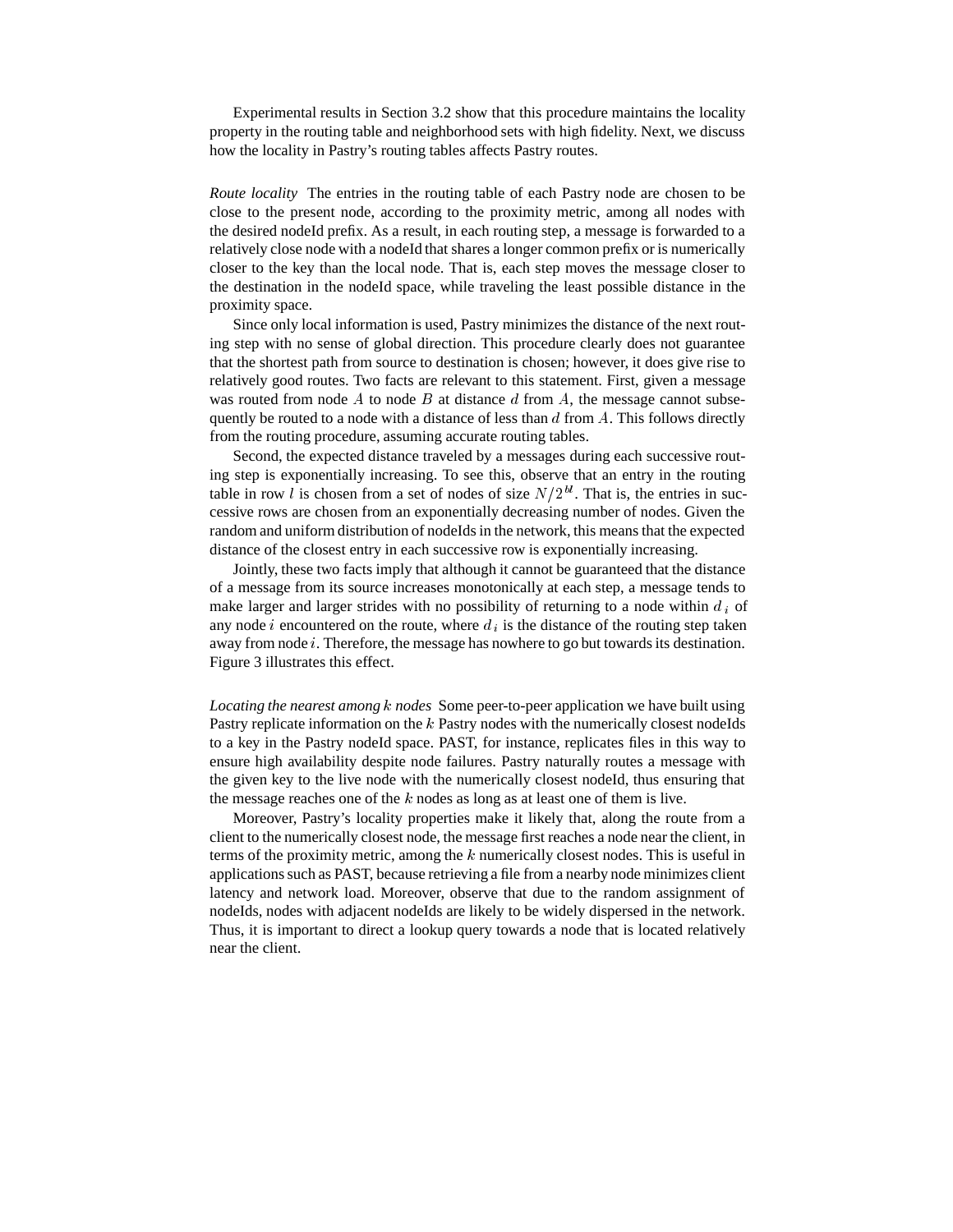

**Fig. 3.** Sample trajectory of a typical message in the Pastry network, based on experimental data. The message cannot re-enter the circles representing the distance of each of its routing steps away from intermediate nodes. Although the message may partly "turn back" during its initial steps, the exponentially increasing distances traveled in each step cause it to move toward its destination quickly.

Recall that Pastry routes messages towards the node with the nodeId closest to the key, while attempting to travel the smallest possible distance in each step. Therefore, among the k numerically closest nodes to a key, a message tends to first reach a node near the client. Of course, this process only approximates routing to the nearest node. Firstly, as discussed above, Pastry makes only local routing decisions, minimizing the distance traveled on the next step with no sense of global direction. Secondly, since Pastry routes primarily based on nodeId prefixes, it may miss nearby nodes with a different prefix than the key. In the worst case,  $k/2 - 1$  of the replicas are stored on nodes whose nodeIds differ from the key in their domain at level zero. As a result, Pastry will first route towards the nearest among the  $k/2+1$  remaining nodes.

Pastry uses a heuristic to overcome the prefix mismatch issue described above. The heuristic is based on estimating the density of nodeIds in the nodeId space using local information. Based on this estimation, the heuristic detects when a message approaches the set of <sup>k</sup> numerically closest nodes, and then switches to numerically nearest address based routing to locate the nearest replica. Results presented in Section 3.3 show that Pastry is able to locate the nearest node in over 75%, and one of the two nearest nodes in over 91% of all queries.

## **2.6 Arbitrary node failures and network partitions**

Throughout this paper, it is assumed that Pastry nodes fail silently. Here, we briefly discuss how a Pastry network could deal with arbitrary nodes failures, where a failed node continues to be responsive, but behaves incorrectly or even maliciously. The Pastry routing scheme as described so far is deterministic. Thus, it is vulnerable to malicious or failed nodes along the route that accept messages but do not correctly forward them. Repeated queries could thus fail each time, since they normally take the same route.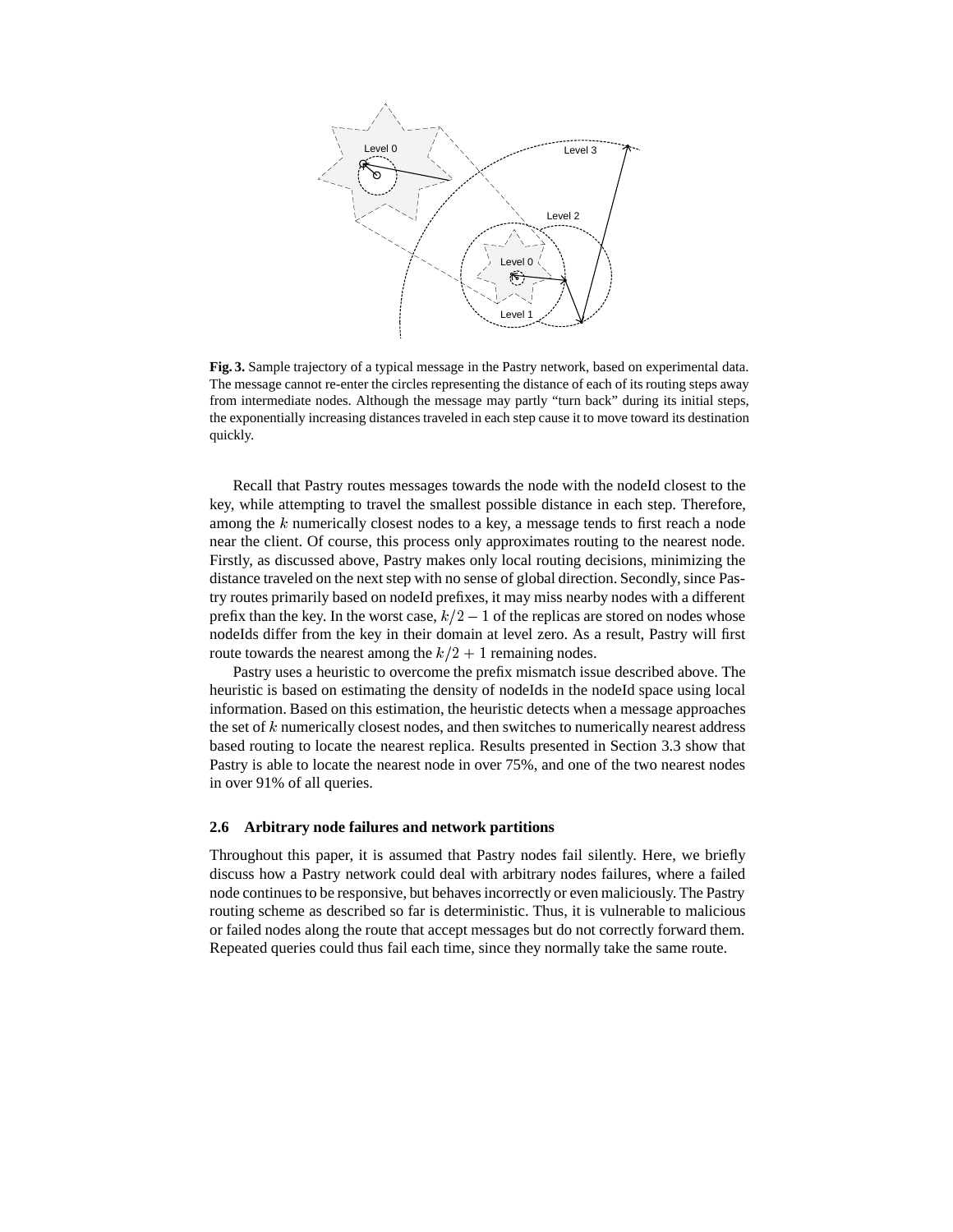In applications where arbitrary node failures must be tolerated, the routing can be randomized. Recall that in order to avoid routing loops, a message must always be forwarded to a node that shares a longer prefix with the destination, or shares the same prefix length as the current node but is numerically closer in the nodeId space than the current node. However, the choice among multiple nodes that satisfy this criterion can be made randomly. In practice, the probability distribution should be biased towards the best choice to ensure low average route delay. In the event of a malicious or failed node along the path, the query may have to be repeated several times by the client, until a route is chosen that avoids the bad node. Furthermore, the protocols for node join and node failure can be extended to tolerate misbehaving nodes. The details are beyond the scope of this paper.

Another challenge are IP routing anomalies in the Internet that cause IP hosts to be unreachable from certain IP hosts but not others. The Pastry routing is tolerant of such anomalies; Pastry nodes are considered live and remain reachable in the overlay network as long as they are able to communication with their immediate neighbors in the nodeId space. However, Pastry's self-organization protocol may cause the creation of multiple, isolated Pastry overlay networks during periods of IP routing failures. Because Pastry relies almost exclusively on information exchange within the overlay network to self-organize, such isolated overlays may persist after full IP connectivity resumes.

One solution to this problem involves the use of IP multicast. Pastry nodes can periodically perform an expanding ring multicast search for other Pastry nodes in their vicinity. If isolated Pastry overlays exists, they will be discovered eventually, and reintegrated. To minimize the cost, this procedure can be performed randomly and infrequently by Pastry nodes, only within a limited range of IP routing hops from the node, and only if no search was performed by another nearby Pastry node recently. As an added benefit, the results of this search can also be used to improve the quality of the routing tables.

## **3 Experimental results**

In this section, we present experimental results obtained with a prototype implementation of Pastry. The Pastry node software was implemented in Java. To be able to perform experiments with large networks of Pastry nodes, we also implemented a network emulation environment, permitting experiments with up to 100,000 Pastry nodes.

All experiments were performed on a quad-processor Compaq AlphaServer ES40 (500MHz 21264 Alpha CPUs) with 6GBytes of main memory, running True64 UNIX, version 4.0F. The Pastry node software was implemented in Java and executed using Compaq's Java 2 SDK, version 1.2.2-6 and the Compaq FastVM, version 1.2.2-4.

In all experiments reported in this paper, the Pastry nodes were configured to run in a single Java VM. This is largely transparent to the Pastry implementation—the Java runtime system automatically reduces communication among the Pastry nodes to local object invocations.

The emulated network environment maintains distance information between the Pastry nodes. Each Pastry node is assigned a location in a plane; coordinates in the plane are randomly assigned in the range  $[0, 1000]$ . Nodes in the Internet are not uni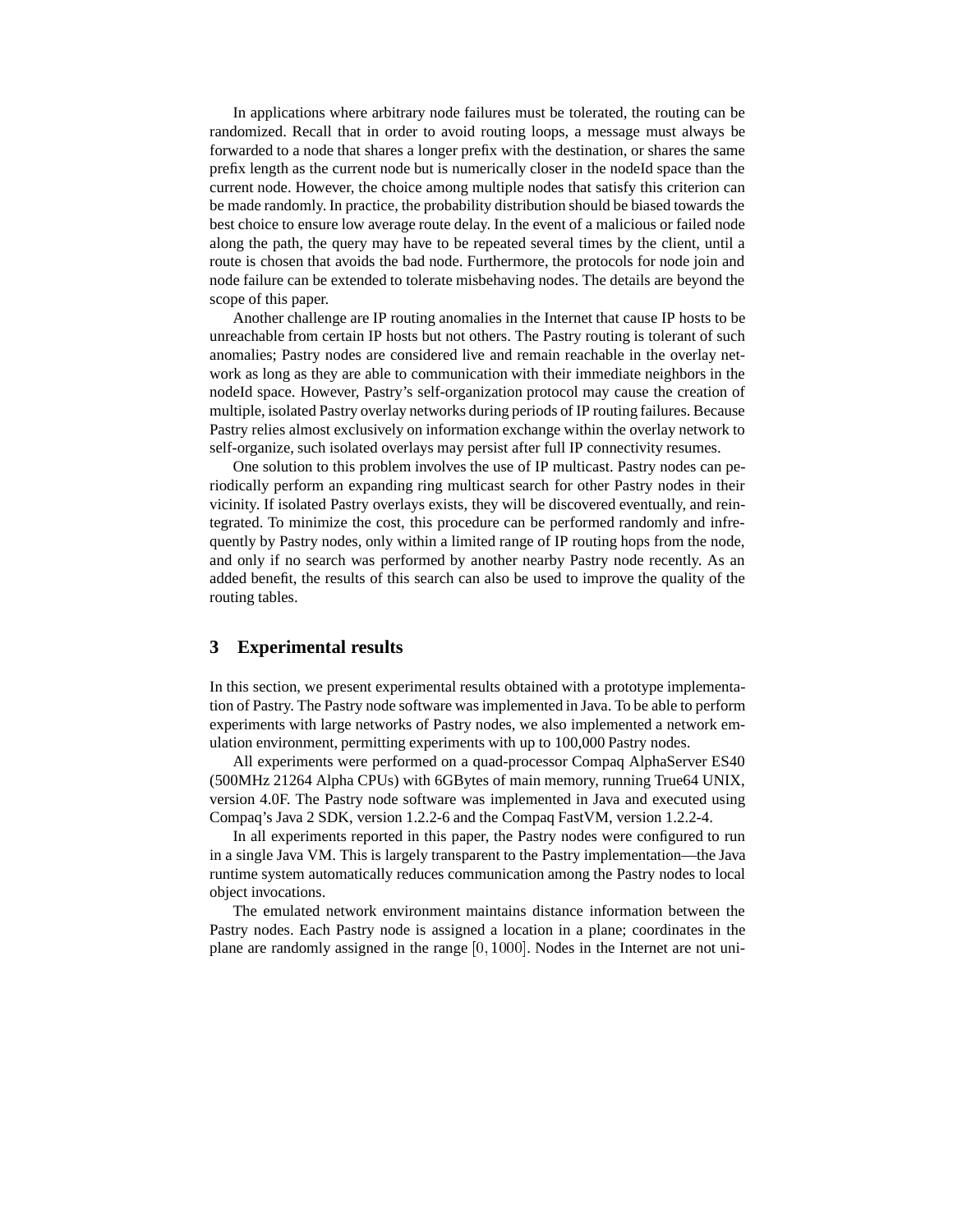formly distributed in a Euclidean space; instead, there is a strong clustering of nodes and the triangulation inequality doesn't always hold. We are currently performing emulations based on a more realistic network topology model taken from [26]. Early results indicate that overall, Pastry's locality related routing properties are not significantly affected by this change.

A number of Pastry properties are evaluated experimentally. The first set of results demonstrates the basic performance of Pastry routing. The routing tables created within the Pastry nodes are evaluated in Section 3.2. In Section 3.3 we evaluate Pastry's ability to route to the nearest among the k numerically closest nodes to a key. Finally, in  $3.4$ the properties of Pastry under node failures are considered.

## **3.1 Routing performance**

The first experiment shows the number of routing hops as a function of the size of the Pastry network. We vary the number of Pastry nodes from 1,000 to 100,000 in a network where  $b = 4$ ,  $|L| = 16$ ,  $|M| = 32$ . In each of 200,000 trials, two Pastry nodes are selected at random and a message is routed between the pair using Pastry.



**Fig. 4.** Average number of routing hops versus number of Pastry nodes,  $b = 4$ ,  $|L| = 16$ ,  $|M| =$ <sup>32</sup> and 200,000 lookups.

Figure 4 show the average number of routing hops taken, as a function of the network size. "Log N" shows the value  $log_{2<sub>b</sub>}N$  and is included for comparison. ([ $log_{2<sub>b</sub>}N$ ] is the expected maximum number of hops required to route in a network containing  $N$  nodes). The results show that the number of route hops scale with the size of the network as predicted.

Figure 5 shows the distribution of the number of routing hops taken, for a network size of 100,000 nodes, in the same experiment. The results show that the maximum route length is  $\left(\left\lfloor \log_{2^b} N \right\rfloor \left( \left\lfloor \log_{2^b} 100, 000 \right\rfloor \right) = 5$ ), as expected.

The second experiment evaluated the locality properties of Pastry routes. It compares the relative distance a message travels using Pastry, according to the proximity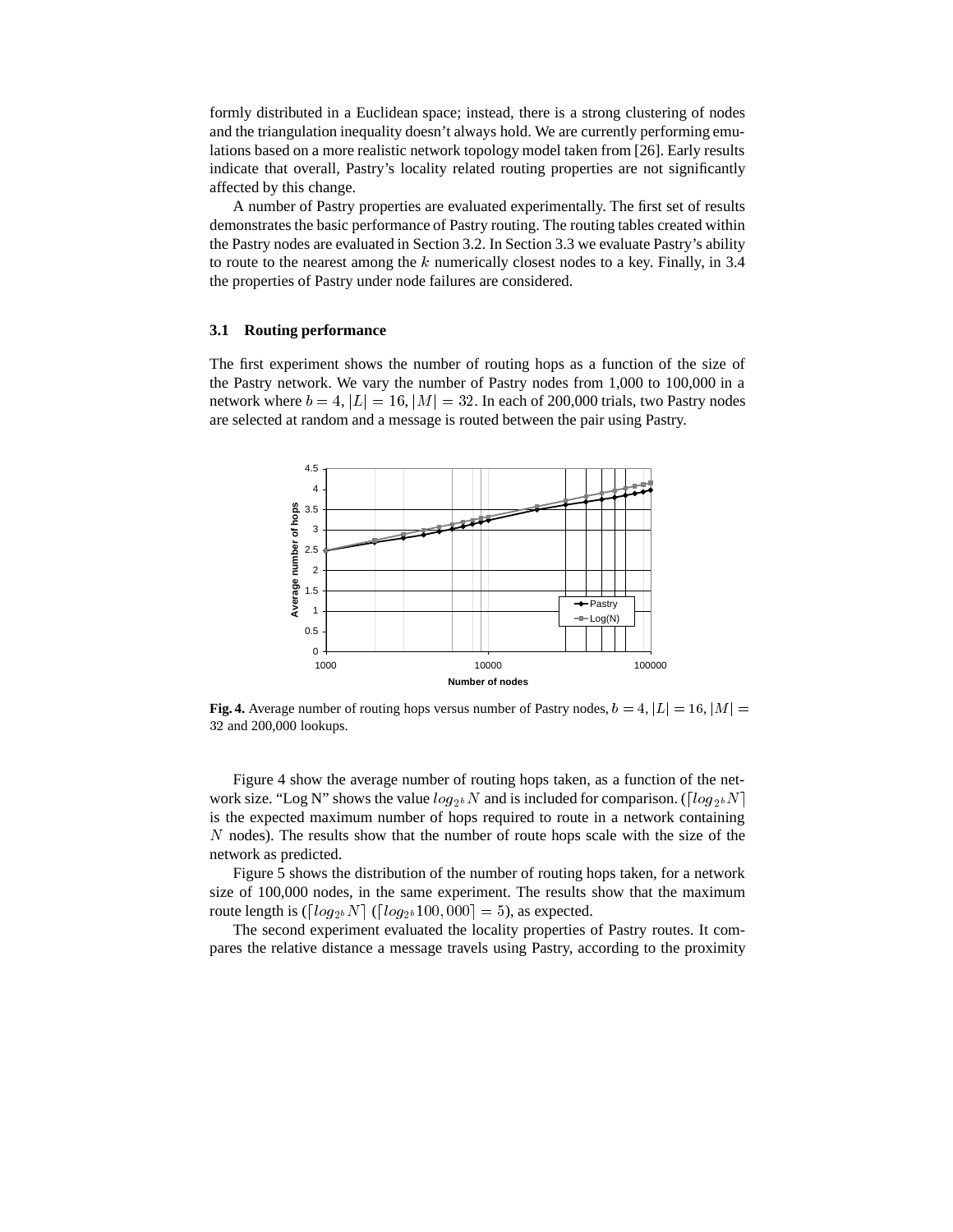

**Fig. 5.** Probability versus number of routing hops,  $b = 4$ ,  $|L| = 16$ ,  $|M| = 32$ ,  $N = 100$ , 000 and 200,000 lookups.

metric, with that of a fictitious routing scheme that maintains complete routing tables. The distance traveled is the sum of the distances between consecutive nodes encountered along the route in the emulated network. For the fictitious routing scheme, the distance traveled is simply the distance between the source and the destination node. The results are normalized to the distance traveled in the fictitious routing scheme. The goal of this experiment is to quantify the cost, in terms of distance traveled in the proximity space, of maintaining only small routing tables in Pastry.



Fig. 6. Route distance versus number of Pastry nodes,  $b = 4$ ,  $|L| = 16$ ,  $|M| = 32$ , and 200,000 lookups.

The number of nodes varies between 1,000 and 100,000,  $b = 4$ ,  $|L| = 16$ ,  $|M|$ <sup>32</sup>. 200,000 pairs of Pastry nodes are selected and a message is routed between each pair. Figure 6 shows the results for Pastry and the fictitious scheme (labeled "Complete routing tables"). The results show that the Pastry routes are only approximately 30% to 40% longer. Considering that the routing tables in Pastry contain only approximately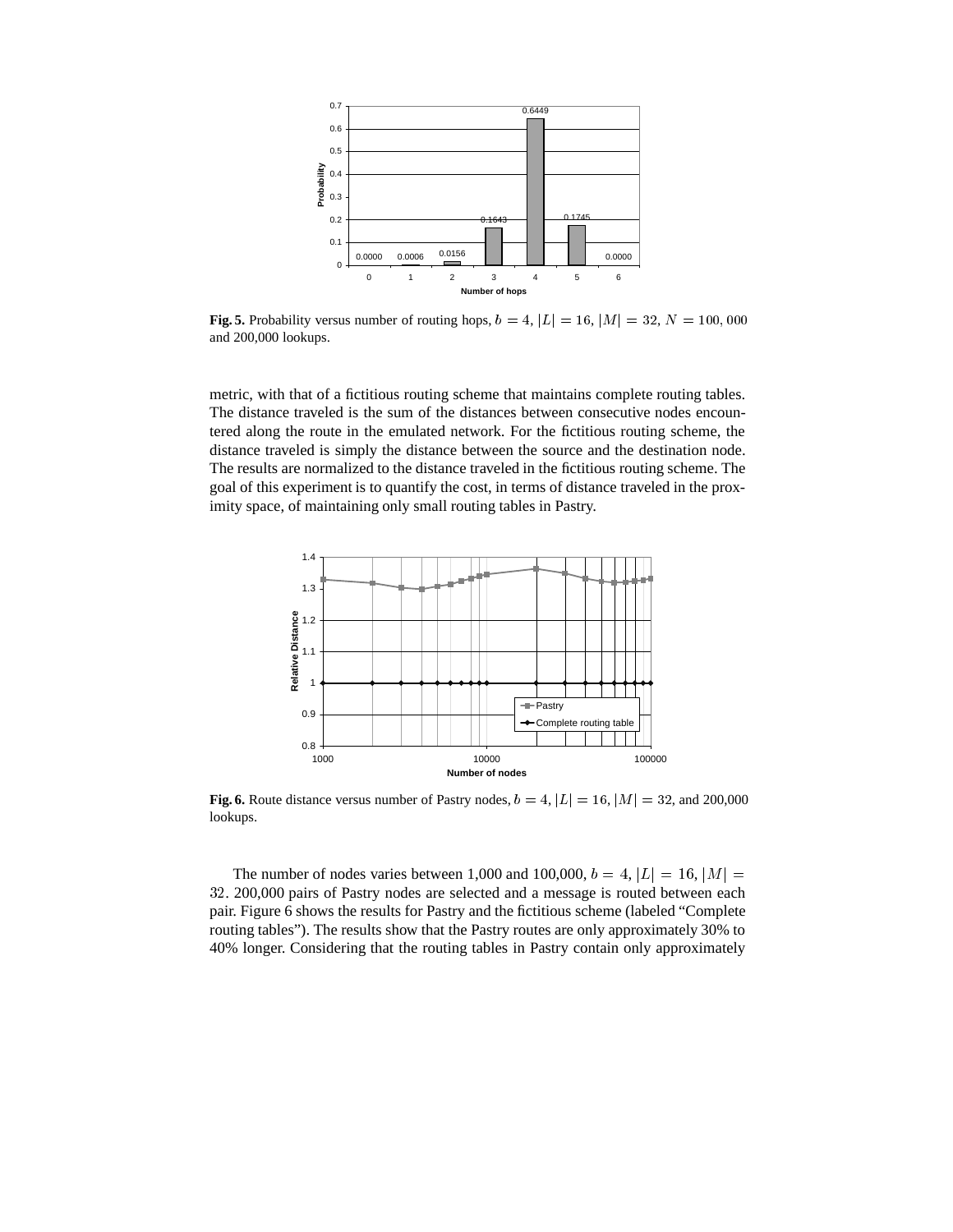$\lceil log_{2^b} N \rceil \times (2^b - 1)$  entries, this result is quite good. For 100,000 nodes the Pastry routing tables contain approximately 75 entries, compared to 99,999 in the case of complete routing tables.

We also determined the routing throughput, in messages per second, of a Pastry node. Our unoptimized Java implementation handled over 3,000 messages per second. This indicates that the routing procedure is very lightweight.

#### **3.2 Maintaining the network**

Figure 7 shows the quality of the routing tables with respect to the locality property, and how the extent of information exchange during a node join operation affects the quality of the resulting routing tables vis- $\lambda$ -vis locality. In this experiment, 5,000 nodes join the Pastry network one by one. After all nodes joined, the routing tables were examined. The parameters are  $b = 4$ ,  $|L| = 16$ ,  $|M| = 32$ .

Three options were used to gather information when a node joins. "SL" is a hypothetical method where the joining node considers only the appropriate row from each node along the route from itself to the node with the closest existing nodeId (see Section 2.4). With "WT", the joining node fetches the entire state of each node along the path, but does not fetch state from the resulting entries. This is equivalent to omitting the second stage. "WTF" is the actual method used in Pastry, where state is fetched from each node that appears in the tables after the first stage.



**Fig. 7.** Quality of routing tables (locality),  $b = 4$ ,  $|L| = 16$ ,  $|M| = 32$  and 5,000 nodes.

The results are shown in Figure 7. For levels 0 to 3, we show the quality of the routing table entries with each method. With 5,000 nodes and  $b = 4$ , levels 2 and 3 are not fully populated, which explains the missing entries shown. "Optimal" means that the best (i.e., closest according to the proximity metric) node appeared in a routing table entry, "sub-optimal" means that an entry was not the closest or was missing.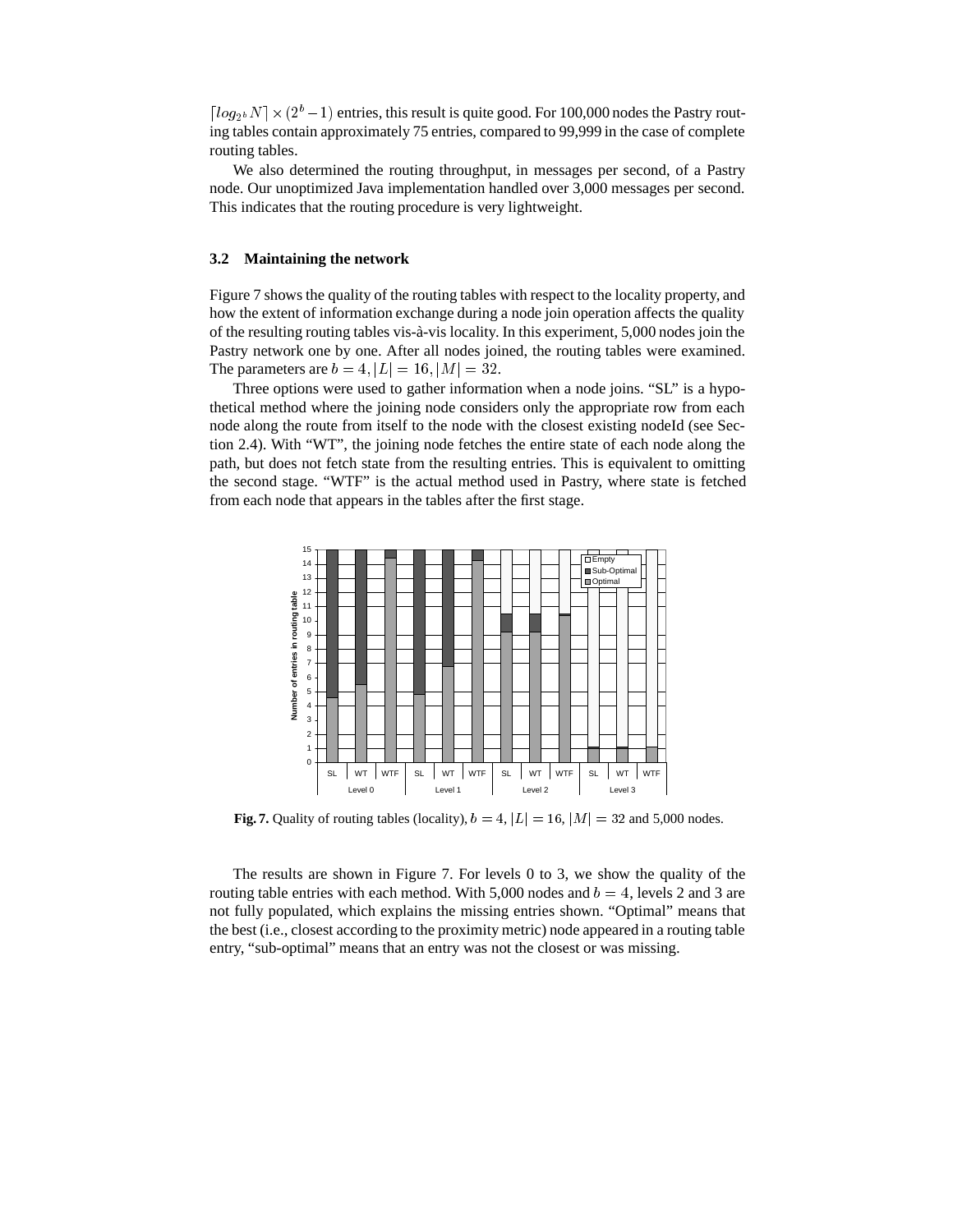The results show that Pastry's method of node integration ("WTF") is highly effective in initializing the routing tables with good locality. On average, less than 1 entry per level of the routing able is not the best choice. Moreover, the comparison with "SL" and "WT" shows that less information exchange during the node join operation comes at a dramatic cost in routing table quality with respect to locality.

#### **3.3 Replica routing**

The next experiment examines Pastry's ability to route to one of the  $k$  closest nodes to a key, where  $k = 5$ . In particular, the experiment explores Pastry's ability to locate one of the k nodes near the client. In a Pastry network of 10,000 nodes with  $b = 3$  and  $|L| = 8$ , 100,000 times a Pastry node and a key are chosen randomly, and a message is routed using Pastry from the node using the key. The first of the  $k$  numerically closest nodes to the key that is reached along the route is recorded.



**Fig. 8.** Number of nodes closer to the client than the node discovered.  $(b = 3, |L| = 8, |M| = 16$ , 10,000 nodes and 100,000 message routes).

Figure 8 shows the percentage of lookups that reached the closest node, according to the proximity metric (0 closer nodes), the second closest node (1 closer node), and so forth. Results are shown for the three different protocols for initializing a new node's state, with ("Estimation") and without ("Standard") the heuristic mentioned in Section 2.5, and for an idealized, optimal version of the heuristic ("Perfect estimation"). Recall that the heuristic estimates the nodeId space coverage of other nodes' leaf sets, using an estimate based on its own leaf sets coverage. The "Perfect estimation" ensures that this estimate of a node's leaf set coverage is correct for every node.

Without the heuristic and the standard node joining protocol (WTF), Pastry is able to locate the closest node 68% of the time, and one of the top two nodes 87% of the time. With the heuristic routing option, this figures increase to 76% and 92%, respectively.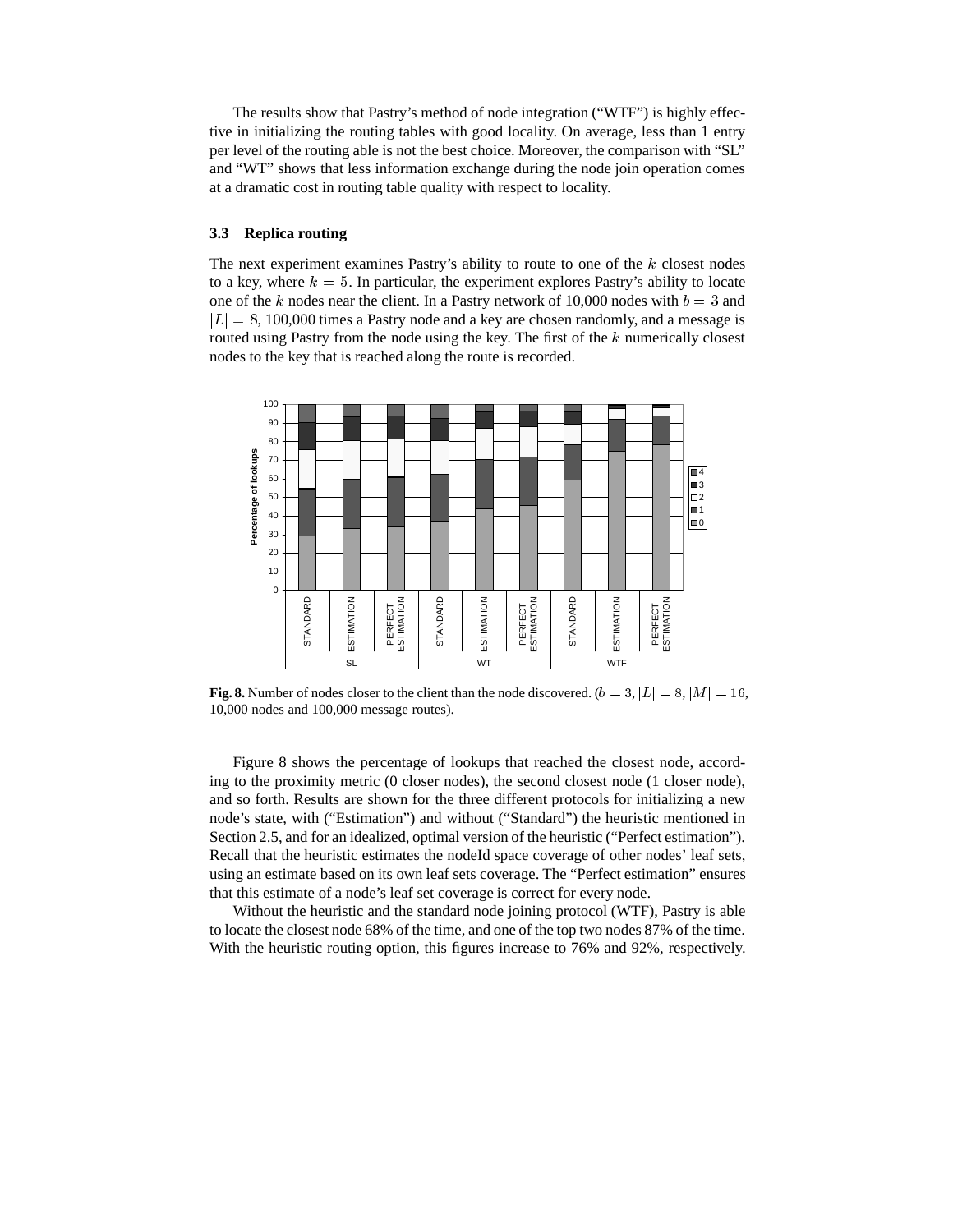The lesser routing table quality resulting from the "SL" and "WT" methods for node joining have a strong negative effect on Pastry's ability to locate nearby nodes, as one would expect. Also, the heuristic approach is only approximately 2% worse than the best possible results using perfect estimation.

The results show that Pastry is effective in locating a node near the client in the vast majority of cases, and that the use of the heuristic is effective.

#### **3.4 Node failures**

The next experiment explores Pastry's behavior in the presence of node failures. A 5,000 node Pastry network is used with  $b = 4$ ,  $|L| = 16$ ,  $|M| = 32$ ,  $k = 5$ . Then, 10% (500) randomly selected nodes fail silently. After these failures, a key is chosen at random, and two Pastry nodes are randomly selected. A message is routed from these two nodes to the key, and this is repeated 100,000 times (200,000 lookups total). Initially, the node state repair facilities in Pastry were disabled, which allows us to measure the full impact of the failures on Pastry's routing performance. Next, the node state repair facilities were enabled, and another 200,000 lookups were performed from the same Pastry nodes to the same key.



**Fig. 9.** Quality of routing tables before and after 500 node failures,  $b = 4$ ,  $|L| = 16$ ,  $|M| = 32$ and 5,000 starting nodes.

Figure 9 shows the average routing table quality across all nodes for levels 0–2, as measured before the failures, after the failures, and after the repair. Note that in this figure, missing entries are shown separately from sub-optimal entries. Also, recall that Pastry lazily repairs routing tables entries when they are being used. As a result, routing table entries that were not used during the 200,000 lookups are not discovered and therefore not repaired. To isolate the effectiveness of Pastry's repair procedure, we excluded table entries that were never used.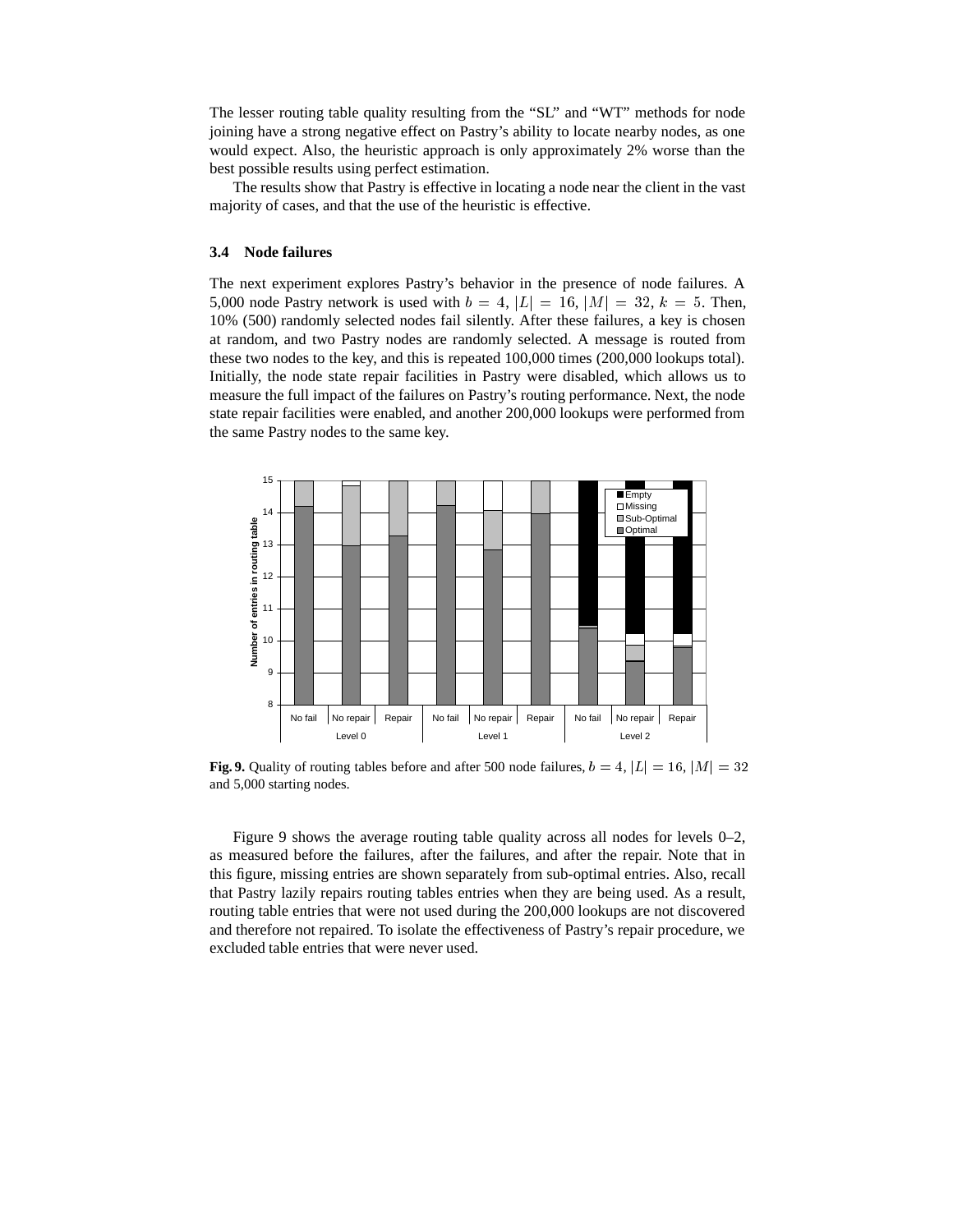The results show that Pastry recovers all missing table entries, and that the quality of the entries with respect to locality (fraction of optimal entries) approaches that before the failures. At row zero, the average number of best entries after the repair is approximately one below that prior to the failure. However, although this can't be seen in the figure, our results show that the actual distance between the suboptimal and the optimal entries is very small. This is intuitive, since the average distance of row zero entries is very small. Note that the increase in empty entries at levels 1 and 2 after the failures is due to the reduction in the total number of Pastry nodes, which increases the sparseness of the tables at the upper rows. Thus, this increase does not constitute a reduction in the quality of the tables.

Figure 10 shows the impact of failures and repairs on the route quality. The left bar shows the average number of hops before the failures; the middle bar shows the average number of hops after the failures, and before the tables were repaired. Finally, the right bar shows the average number of hops after the repair. The data shows that without repairs, the stale routing table state causes as significant deterioration of route quality. After the repair, however, the average number of hops is only slightly higher than before the failures.



**Fig. 10.** Number of routing hops versus node failures,  $b = 4$ ,  $|L| = 16$ ,  $|M| = 32$ , 200,000 lookups and 5,000 nodes with 500 failing.

We also measured the average cost, in messages, for repairing the tables after node failure. In our experiments, a total of 57 remote procedure calls were needed on average per failed node to repair all relevant table entries.

# **4 Related Work**

There are currently several peer-to-peer systems in use, and many more are under development. Among the most prominent are file sharing facilities, such as Gnutella [2] and Freenet [8]. The Napster [1] music exchange service provided much of the original motivation for peer-to-peer systems, but it is not a pure peer-to-peer system because its database is centralized. All three systems are primarily intended for the large-scale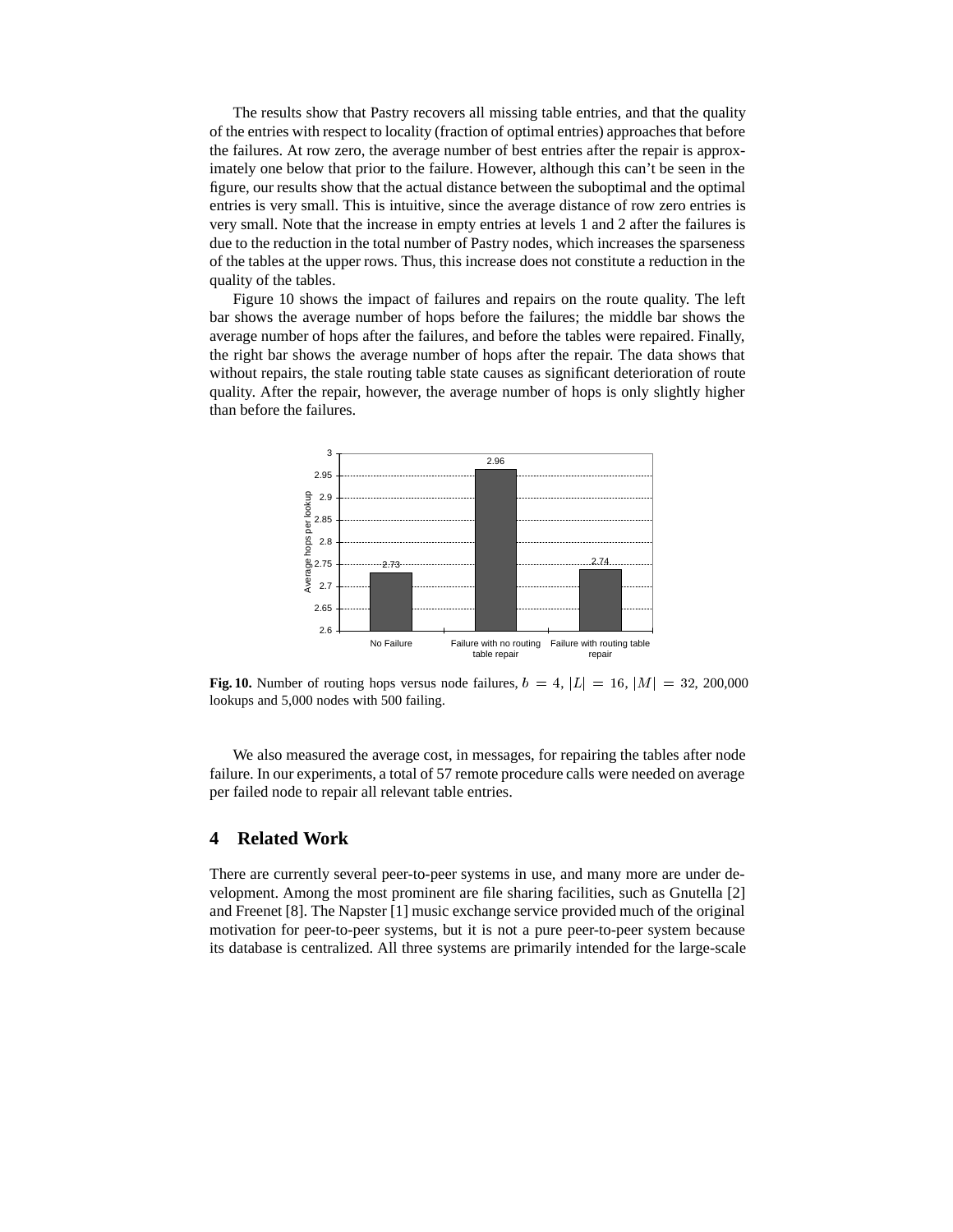sharing of data files; reliable content location is not guaranteed or necessary in this environment. In Gnutella, the use of a broadcast based protocol limits the system's scalability and incurs a high bandwidth requirement. Both Gnutella and Freenet are not guaranteed to find an existing object.

Pastry, along with Tapestry [27], Chord [24] and CAN [19], represent a second generation of peer-to-peer routing and location schemes that were inspired by the pioneering work of systems like FreeNet and Gnutella. Unlike that earlier work, they guarantee a definite answer to a query in a bounded number of network hops, while retaining the scalability of FreeNet and the self-organizing properties of both FreeNet and Gnutella.

Pastry and Tapestry bear some similarity to the work by Plaxton et al [18] and to routing in the landmark hierarchy [25]. The approach of routing based on address prefixes, which can be viewed as a generalization of hypercube routing, is common to all these schemes. However, neither Plaxton nor the landmark approach are fully selforganizing. Pastry and Tapestry differ in their approach to achieving network locality and to supporting replication, and Pastry appears to be less complex.

The Chord protocol is closely related to both Pastry and Tapestry, but instead of routing towards nodes that share successively longer address prefixes with the destination, Chord forwards messages based on numerical difference with the destination address. Unlike Pastry and Tapestry, Chord makes no explicit effort to achieve good network locality. CAN routes messages in a <sup>d</sup>-dimensional space, where each node maintains a routing table with  $O(d)$  entries and any node can be reached in  $O(dN^{1/d})$ routing hops. Unlike Pastry, the routing table does not grow with the network size, but the number of routing hops grows faster than  $log N$ .

Existing applications built on top of Pastry include PAST [11, 21] and SCRIBE [22]. Other peer-to-peer applications that were built on top of a generic routing and location substrate like Pastry are OceanStore [15] (Tapestry) and CFS [9] (Chord). FarSite [5] uses a conventional distributed directory service, but could potentially be built on top of a system like Pastry. Pastry can be seen as an overlay network that provides a selforganizing routing and location service. Another example of an overlay network is the Overcast system [12], which provides reliable single-source multicast streams.

There has been considerable work on routing in general, on hypercube and mesh routing in parallel computers, and more recently on routing in ad hoc networks, for example GRID [17]. In Pastry, we assume an existing infrastructure at the network layer, and the emphasis in on self-organization and the integration of content location and routing. In the interest of scalability, Pastry nodes only use local information, while traditional routing algorithms (like link-state and distance vector methods) globally propagate information about routes to each destination. This global information exchange limits the scalability of these routing algorithms, necessitating a hierarchical routing architecture like the one used in the Internet.

Several prior works consider issues in replicating Web content in the Internet, and selecting the nearest replica relative to a client HTTP query [4, 13, 14]. Pastry provides a more general infrastructure aimed at a variety of peer-to-peer applications. Another related area is that of naming services, which are largely orthogonal to Pastry's content location and routing. Lampson's Global Naming System (GNS) [16] is an example of a scalable naming system that relies on a hierarchy of name servers that directly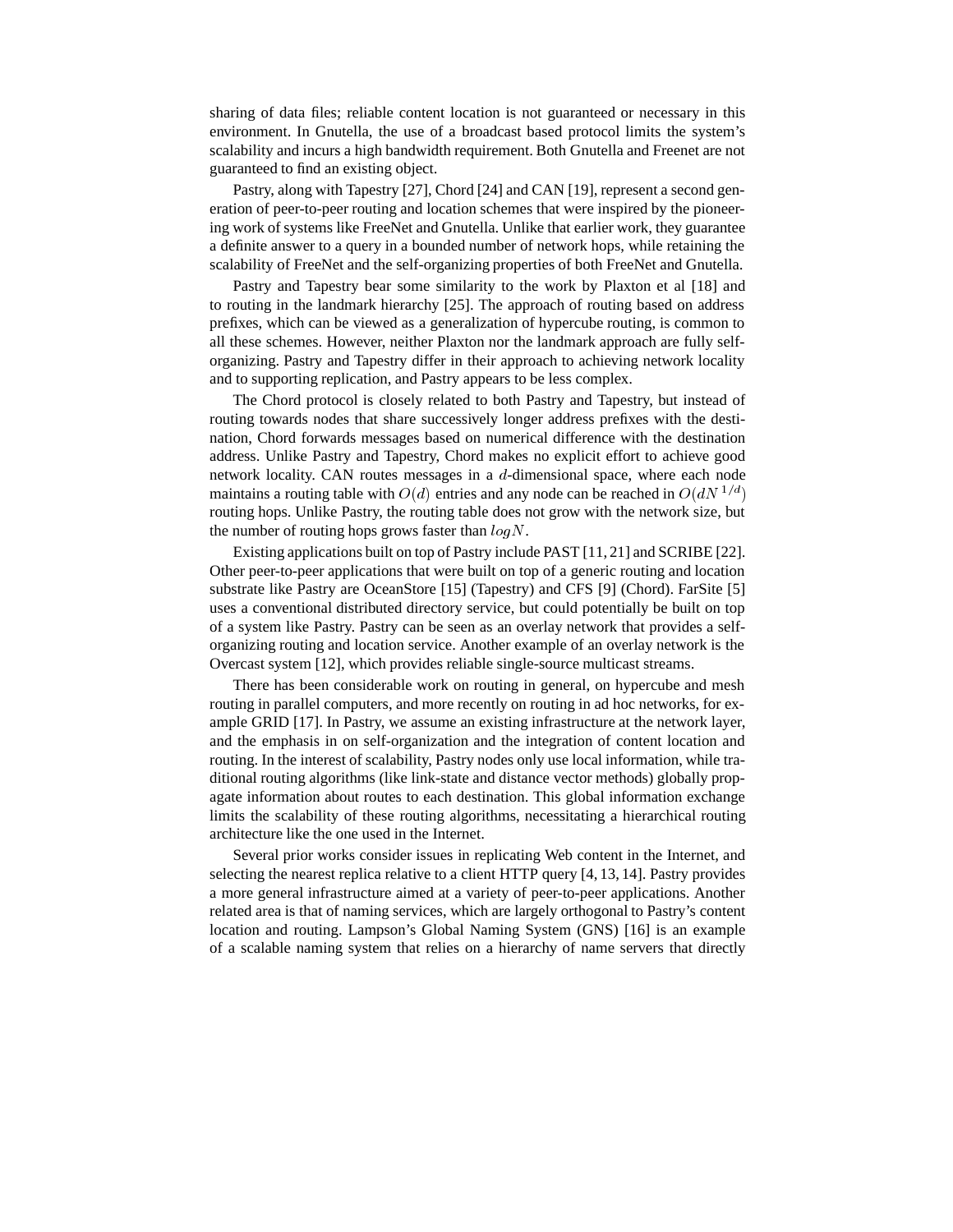corresponds to the structure of the name space. Cheriton and Mann [7] describe another scalable naming service.

Finally, attribute based and intentional naming systems [6, 3], as well as directory services [20, 23] resolve a set of attributes that describe the properties of an object to the address of an object instance that satisfies the given properties. Thus, these systems support far more powerful queries than Pastry. However, this power comes at the expense of scalability, performance and administrative overhead. Such systems could be potentially built upon Pastry.

## **5 Conclusion**

This paper presents and evaluates Pastry, a generic peer-to-peer content location and routing system based on a self-organizing overlay network of nodes connected via the Internet. Pastry is completely decentralized, fault-resilient, scalable, and reliably routes a message to the live node with a nodeId numerically closest to a key. Pastry can be used as a building block in the construction of a variety of peer-to-peer Internet applications like global file sharing, file storage, group communication and naming systems.

Pastry routes to any node in the overlay network in O(log N) steps in the absence of recent node failures, and it maintains routing tables with only O(log N) entries. Moreover, Pastry takes into account locality when routing messages. Results with as many as 100,000 nodes in an emulated network confirm that Pastry is efficient and scales well, that it is self-organizing and can gracefully adapt to node failures, and that it has good locality properties.

## **Acknowledgments**

We thank Miguel Castro and the anonymous reviewers for their useful comments and feedback. Peter Druschel thanks Microsoft Research, Cambridge, UK, and the Massachusetts Institute of Technology for their support during his visits in Fall 2000 and Spring 2001, respectively, and Compaq for donating equipment used in this work.

## **References**

- 1. Napster. http://www.napster.com/.
- 2. The Gnutella protocol specification, 2000. http://dss.clip2.com/GnutellaProtocol04.pdf.
- 3. W. Adjie-Winoto, E. Schwartz, H. Balakrishnan, and J. Lilley. The design and implementation of an intentional naming system. In *Proc. SOSP'99*, Kiawah Island, SC, Dec. 1999.
- 4. Y. Amir, A. Peterson, and D. Shaw. Seamlessly selecting the best copy from Internet-wide replicated web servers. In *Proc. 12th Symposium on Distributed Computing*, Andros, Greece, Sept. 1998.
- 5. W. J. Bolosky, J. R. Douceur, D. Ely, and M. Theimer. Feasibility of a serverless distributed file system deployed on an existing set of desktop PCs. In *Proc. SIGMETRICS'2000*, Santa Clara, CA, 2000.
- 6. M. Bowman, L. L. Peterson, and A. Yeatts. Univers: An attribute-based name server. *Software — Practice and Experience*, 20(4):403–424, Apr. 1990.